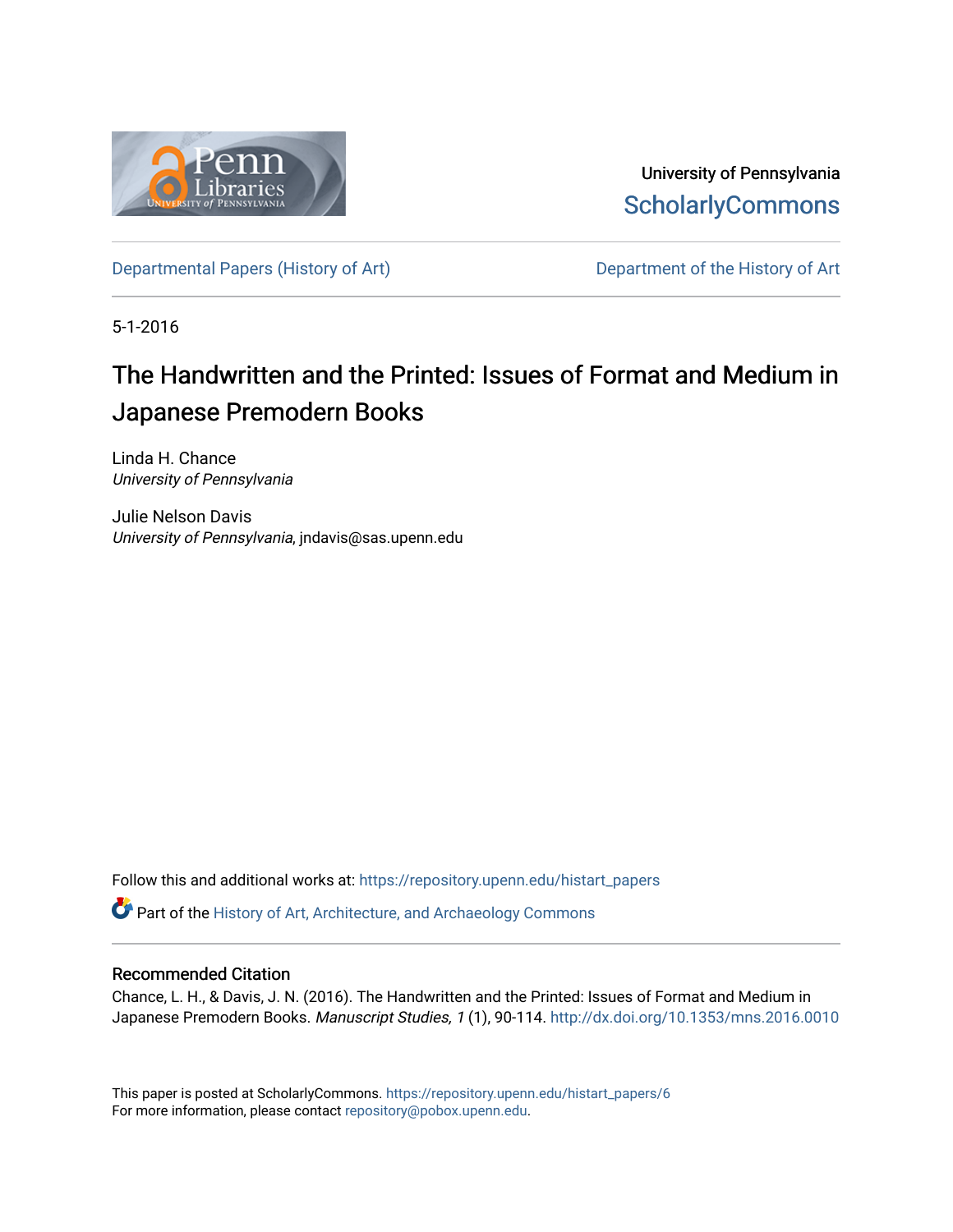# The Handwritten and the Printed: Issues of Format and Medium in Japanese Premodern Books

#### Abstract

The act of rendering the handwritten in print participates in a long tradition of appreciation of calligraphy in East Asia. This essay considers the question of why manuscript remained the mode for representing writing well after the development of print culture in early modern Japan, forcing us to reexamine our expectations of what the term "manuscript" means: must a work be "written by hand" to be a manuscript, for instance? We argue that the use of print technology as a means to capture and disseminate the calligraphic expands the scope of current notions of what a manuscript is and challenges the model of separation between "manuscript" and "print."

#### Keywords

Calligraphy, Japan, Japanese woodblock prints, manuscript studies, manuscript culture, print culture, material text, palaeography, transcription

#### **Disciplines**

Arts and Humanities | History of Art, Architecture, and Archaeology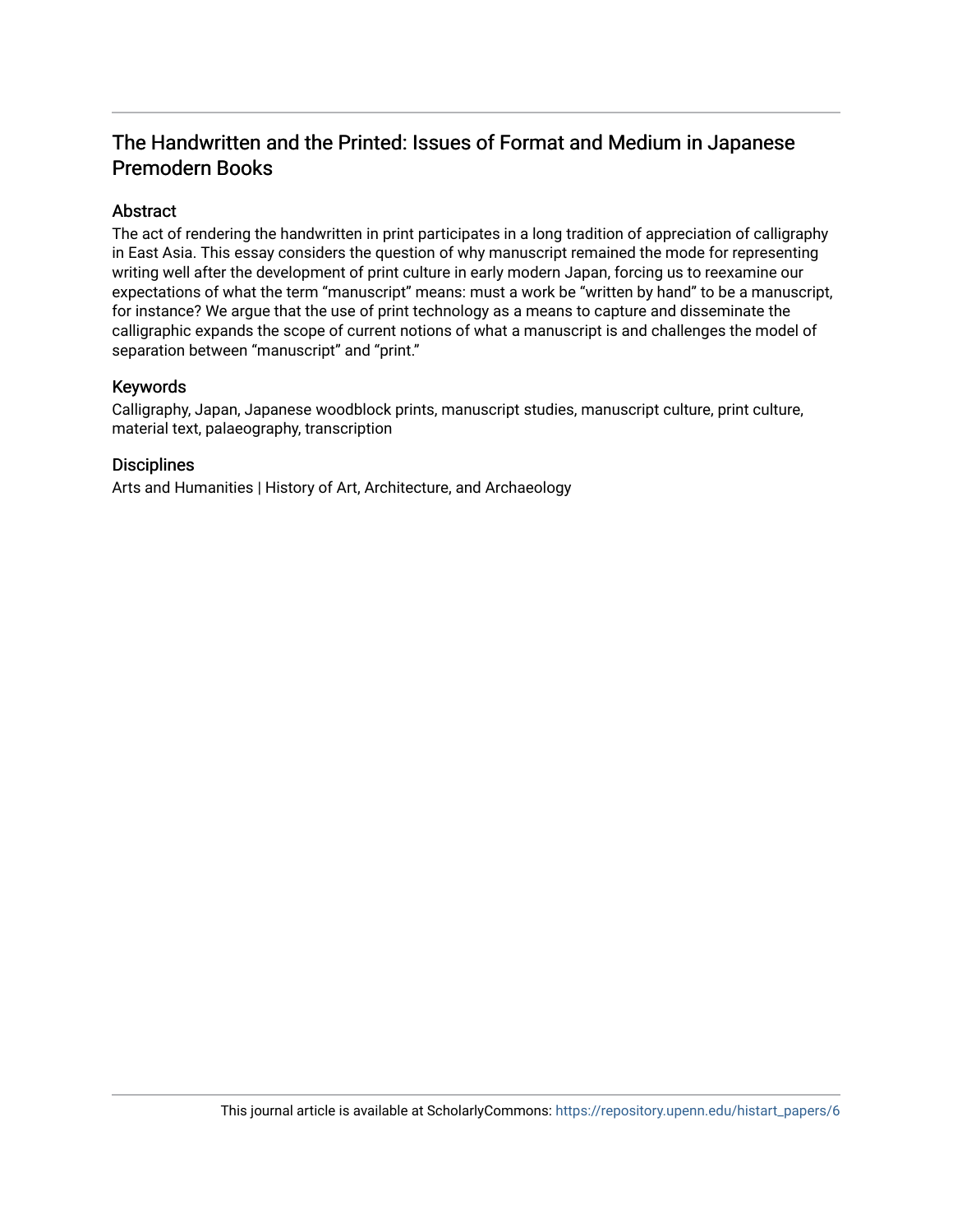## The Handwritten and the Printed

*Issues of Format and Medium in Japanese Premodern Books*

LINDA H. CHANCE *University of Pennsylvania*

JULIE NELSON DAVIS *University of Pennsylvania*

CONSIDER FIGURE 1. IN a workshop for the 6th Annual Schoenberg<br>Symposium on Manuscript Studies in the Digital Age, held 21–23<br>November 2013, we showed this image and asked our audience<br>whether the text it features was hard Symposium on Manuscript Studies in the Digital Age, held 21–23 November 2013, we showed this image and asked our audience whether the text it features was handwritten or printed. Most guessed that it was handwritten, and gasps went around the room when we revealed that it is a page fom a woodblock printed book. In truth the workshop participants were on the right track: the makers of this book intended that this preface should look like a manuscript. The preface was designed, rendered, and reproduced with the intention of preserving the illusion of the handwritten while profting fom making multiples. This is manuscript in print.

In this essay we reprise—and ruminate upon—our workshop presentation, to contemplate why looking at a preface such as this brings forward the ways in which manuscript remained the mode for representing writing well afer the development of print culture in early modern Japan. For those of us who study early modern Japanese printed books the fact that this book should feature an elegant calligraphy facsimile seems entirely natural, as this was quite common for printed books throughout the period.<sup>1</sup> This

By early modern, we mean the seventeenth, eighteenth, and first half of the nineteenth centuries.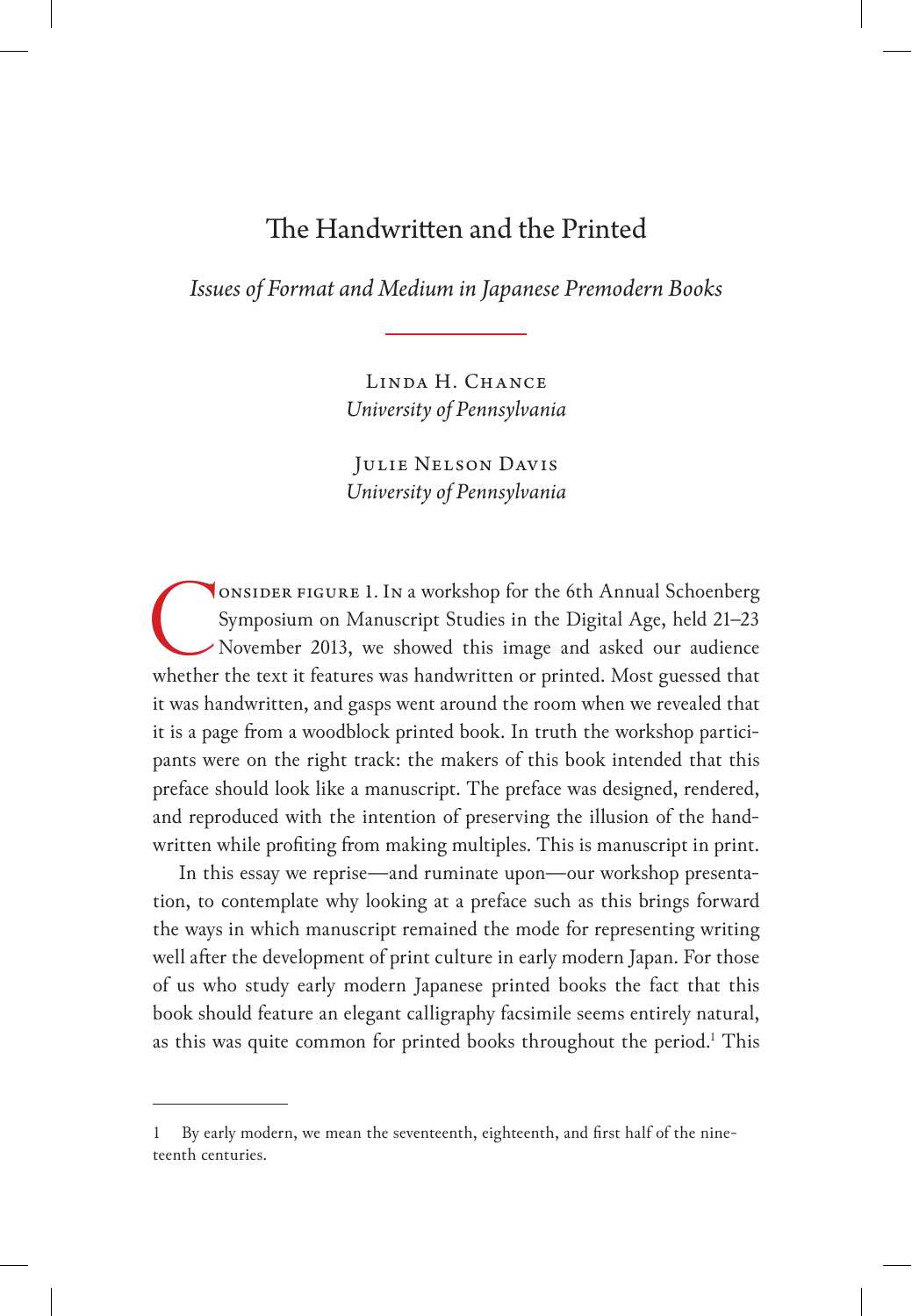

*Chance and Davis, The Handwritten and the Printed* | 91

Figure 1. Preface, *Patern Book: Moon through the Pine Trees (Hiinagata: Matsu no tsuki)*, 1697. Preface by Tachiba Fukaku (1662-1753), illustrated by Buheiji, published by Yamaguchiya Gonbē. Woodblock-printed illustrated book. University of Pennsylvania Libraries, Rare Book and Manuscript Library, TT504.6.J3 B84 1697.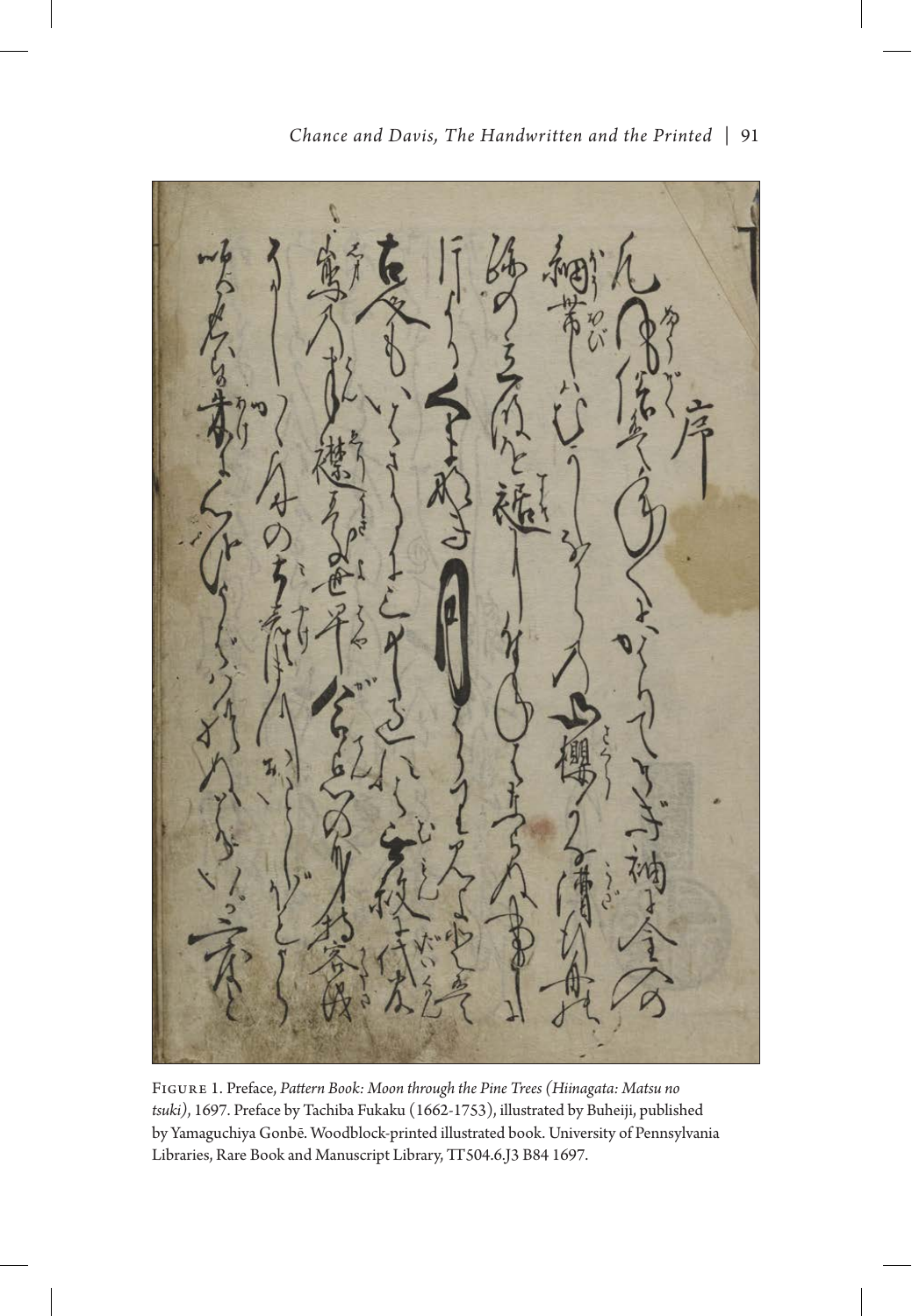fontispiece was produced through the technology of woodblock printing (xylography or woodcut). That this was achieved well after the technology of movable type was employed and ultimately abandoned in Japan is in part due to the continued cultural signifcance and the aestheticization of the handwritten. The separation made between the handwritten and the printed that occurred in Europe—and the resulting invention of "manuscript" as an epistemological category2 —did not have similar weight in Japan. Instead, as this example demonstrates, printing became a vehicle for manuscript. The intention was to have no gap between the printed and the handwritten. Printing made the handwritten available in multiple.

For the text shown in fgure 1, the publisher commissioned the writercalligrapher to provide this elegant preface. The publisher also hired an illustrator to make the pictures of kimono designs that follow, and these, too, call on a host of visual allusions (fg. 2). These choices demonstrate that the publisher, calligrapher, and illustrator could rely upon cultural standards of appreciation for visual and verbal imagery to lend stature to the entire project. The publisher likewise employed carvers to render text and image into the cherry-wood blocks, no doubt selecting masters known for their skill in meticulous copying, producing what stand as facsimiles of the calligrapher's and designer's brushes. (One might argue that the act of retaining these hands in the printed works elides the contribution of the carver and lends authority to the calligrapher and designer, in the manner of the author efect.)

The act of rendering the handwritten in print participates in a long tradition of appreciation of calligraphy in East Asia. In both the practice of calligraphy and in its connoisseurship, the calligrapher's rendition of each element, fom the form of the character itself to its treatment, represents a choice fom a shared history of sources. Readers would have been expected to appreciate and understand those choices, seeing them as an extension not only of the brush but of the personality of the calligrapher himself. This writer's seals are Tachiba Fukaku (1662–1753), a prominent poet in the haikai tradition. The

<sup>2</sup> See Peter Stallybrass's discussion of "manuscript" as a term and its efects in "Printing and the Manuscript Revolution," in *Explorations in Communication and History*, ed. Barbie Zelizer (New York: Routledge, 2008), 114–1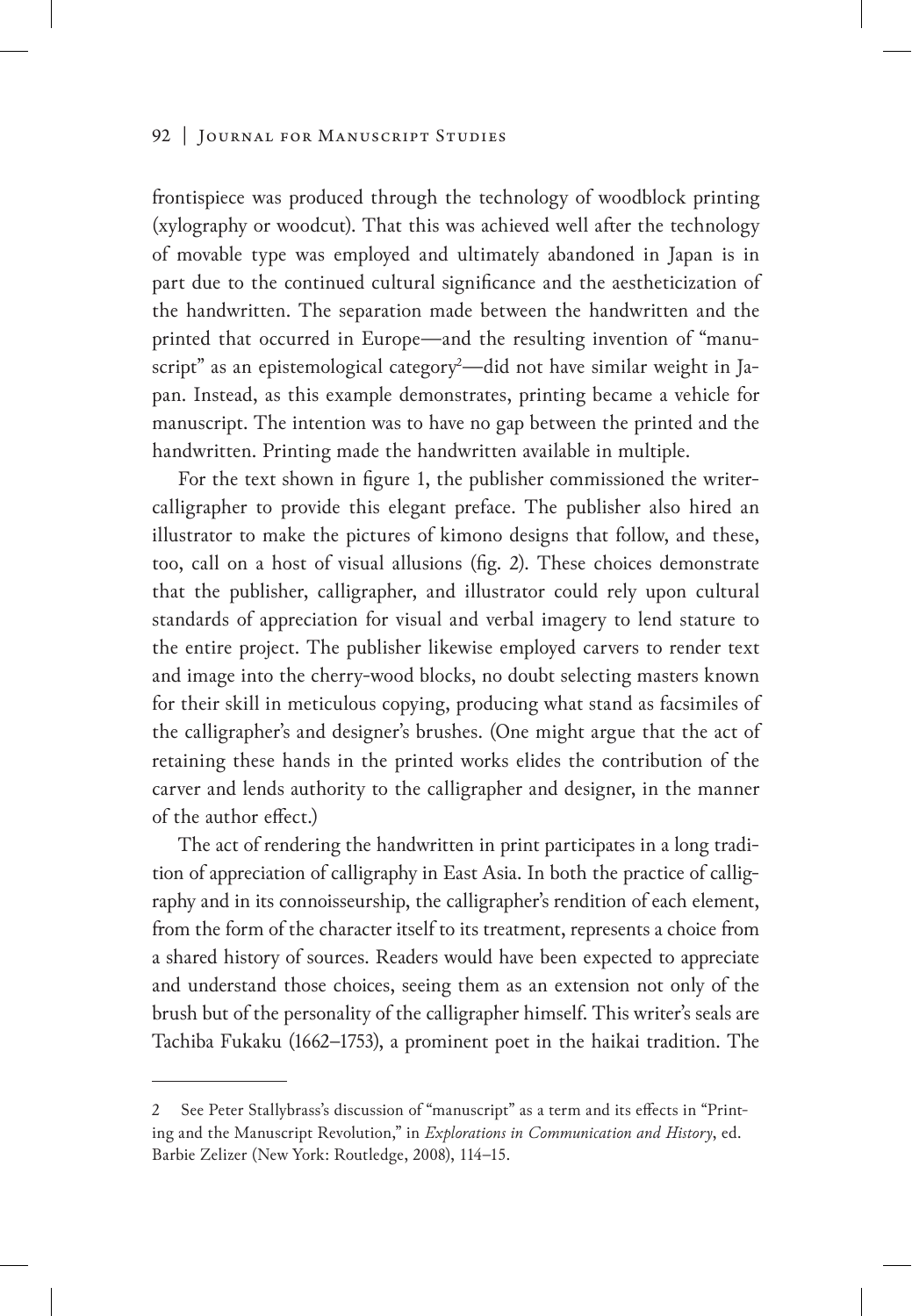

Figure 2. Kimono patern design, *Patern Book: Moon through the Pine Trees (Hiinagata: Matsu no tsuki)*, 1697. University of Pennsylvania Libraries, Rare Book and Manuscript Library, T504.6.J3 B84 1697.

elegance and artifce of this preface is designed to match the kimono styles that follow, with these, too, infected with cultural meaning. The book as a whole invokes a cultural connoisseurship that is meant to complement (as well as promote) kimono design as a similarly high art.<sup>3</sup>

A fnal point is worth making about this preface now: it is hard to read. It would be hard for a native speaker who has come through the modern curriculum that relies on printed textbooks and limited character choices. It uses non-standard orthographic forms, premodern grammar, and allusions to classical texts. Even readers in early modern Japan needed a high

<sup>3</sup> For more on the history of kimono design and related period texts, see Nagasaki Iwao, "Designs for a Thousand Ages: Printed Pattern Books and Kosode," in *When Art Became Fashion: Kosode in Edo-Period Japan*, ed. Dale Carolyn Gluckman and Sharon Sadako Takeda (Los Angeles: Los Angeles County Museum of Art, 1992), 95–11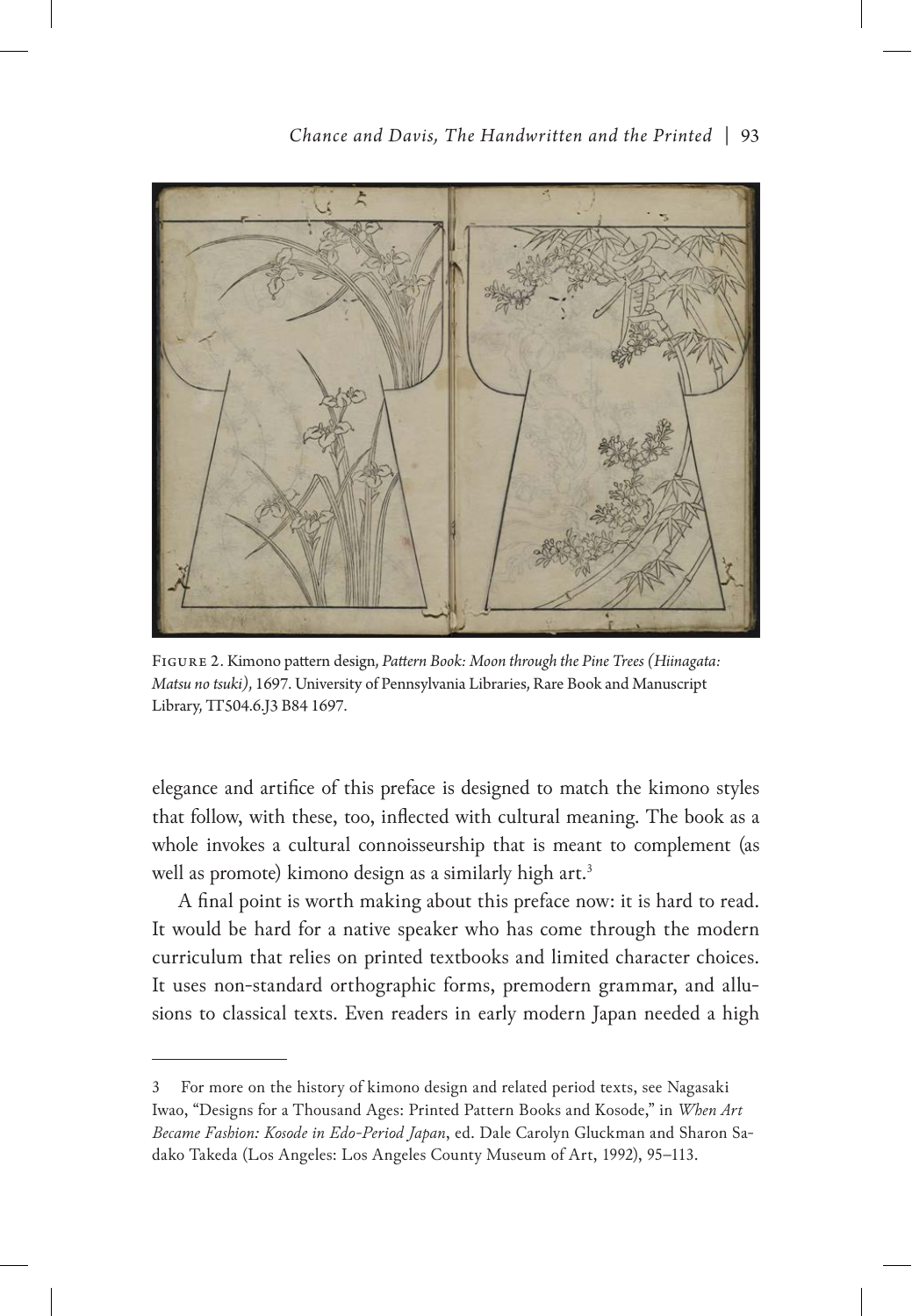level of accomplishment in calligraphy and education in the canonical texts to understand the meaning.

As this example demonstrates, the material text in the Japanese context complicates the concept of "manuscript" and poses several interesting problems for the world history of the book. These texts ask (even demand) that we move "beyond the codex" of our expectations of the "book" as a thing, to rethink the terms of production, presentation, and consumption. We might consider what it means to use the term "manuscript": must a work be "written by hand" to be manuscript? It seems to us that too ofen the history of the book as a discipline locates a paradigm shift after the arrival of the printing press. In that scenario "manuscript" becomes a category that refers exclusively to the handwritten form, in contradistinction to the printed.<sup>4</sup> In premodern Japan the handwritten persisted in material texts afer the development of print technologies, largely due to preferences for the eccentric, elegant, and stylish. At the time this book was made, early modern Japan was awash in print—sheet prints, books, broadsides, and more—with hundreds of bookseller-publishers making printed things for a large audience with a range of literacy and cultural knowledge.5 Although the kinds and qualities of these books varied greatly, due to their social purposes and aesthetic aspirations, what unifed them all was that they featured texts with the quirky variations of handwriting. Printing did not unify the graphs into standard forms. Rather, the diversity of the handwritten was being reproduced through the medium of print.

In our view, this use of print technology expands the terrain of "manuscript," and this desire to preserve and perpetuate the handwritten challenges the model of separation between "manuscript" and "print" as a natural evolution. Indeed we may argue that in Japan the handwritten became even more vital and visible *afer* the early modern expansion of print culture. (And this visibility extended into the modern period, without interruption, even after typeset became the norm.)

The emphasis upon the handwritten as a form—in calligraphy, espe-

<sup>4</sup> Stallybrass, "Printing and the Manuscript Revolution," 114–15.

<sup>5</sup> For an overview, see Katsuhisa Moriya, "Urban Networks and Information Networks," in *Tokugawa Japan: The Social and Economic Antecedents of Modern Japan*, ed. Chie Nakane and Shinzaburō Ōishi (Tokyo: University of Tokyo Press, 1991), 97–123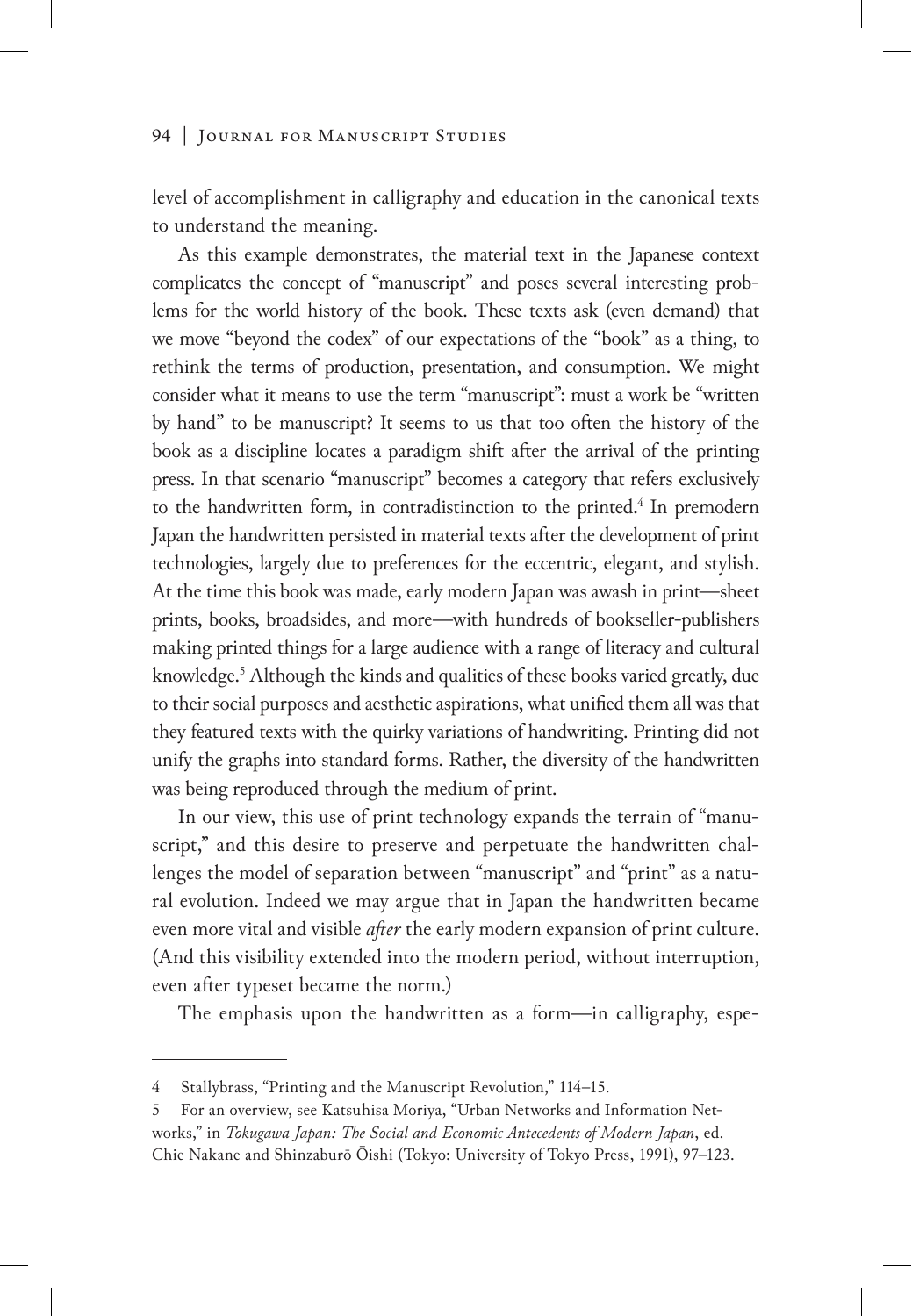cially the loosest form, called "grass" or running script—and the preference for individual hands raise further questions about what makes a text legible and how you read an illegible text. Levels of orthographic complexity make us consider how we as scholars learn to unpack difficult script styles and how we train a new generation of scholars to read original manuscripts. Digital tools likewise offer the potential for us to read outside the corpus of transcribed manuscripts. These are large and complex questions, and we hope that by spotlighting some of these issues we can demonstrate how the Japanese case complicates the history of material text.<sup>6</sup>

## *Reading Writing*

The frst challenge to working with original texts fom Japan is legibility, even for a case less extreme than the preface that opens this essay. With its multiple orthographies and calligraphic fourishes, premodern written Japanese throws up signifcant roadblocks to comprehension. Yet the training of young scholars in North America skirts these difficulties by relying on modern printed editions, depriving them and us of necessary exposure to the many ways that real texts represent language. Japanese literary studies is in some ways a victim of its own success. Working assiduously since the late nineteenth century, Japanese scholars have transcribed and set in type the entire canon as well as heaps of noncanonical writing.7 But that process has privileged legibility of a certain kind: in the majority of critical editions, scholars make the choice of syllabary uniform, transform traditional and

<sup>6</sup> The history of the material text in Japan is too large a topic for this essay. At present the standard text in the feld is Peter F. Kornicki, *The Book in Japan: A Cultural History fom the Beginnings through the Nineteenth Century* (Leiden: Brill, 1998), as our fequent citations demonstrate. See also Cynthia Brokaw and Peter Kornicki, eds., *The History of the Book in East Asia* (Farnham: Ashgate, 2013). There is an extensive literature on this subject in Japanese.

<sup>7</sup> These eforts rely on centuries-long traditions of annotation and on early modern collectanea, such as the remarkable *Gunsho ruiū* (665 volumes containing 1,276 titles) assembled between 1786 and 1819 under the direction of the blind bibliographer Hanawa Hokiichi (1746–1821).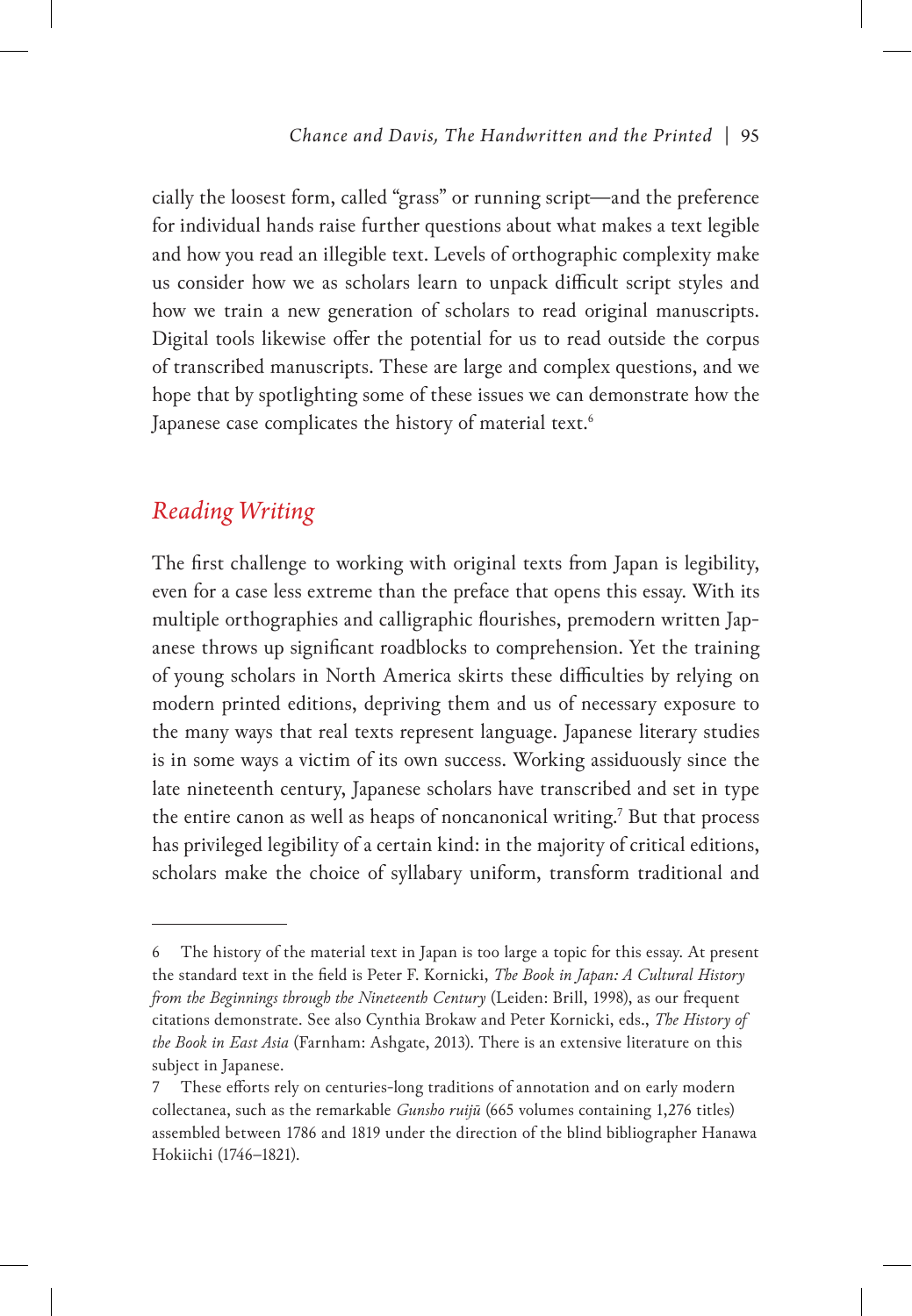#### 96 | Journal for Manuscript Studies

variant Chinese characters into the modern school set, and add glosses and notes in astonishing quantity. Careful schemes of abbreviations in printed volumes note when a particular form is a collation fom various editions. Because there is so much linguistic information in modern printed editions, it may not occur to us that the actual uses of graphs in the source text, not to mention the functions of lineation, spacing, and relations between illustration and text, are in some ways obscured. The tradition has been to reject these factors as insignifcant for the meaning, but the moment we encounter a text that is not available in print, we see how important it is to be able to read these "epiphenomena" as well, both for the purposes of transcription and interpretation. Typeset works routinely give detailed information about the source manuscripts, including sizes, bindings, paper types, and so on. Still, to get complete orthographic information on a given manuscript, we have to go back to the original, and we have to be able to read it. Alas, this is no simple feat.

Japan did not have a native orthography. Instead, over time—beginning in about the frst century CE—elites adopted and adapted the Chinese writing system to represent Japanese.8 The earliest evidence of Chinese characters on the archipelago appears as inscriptions on coins and swords. Before long Japanese were trying to compose texts themselves (with the help of scribes fom the Korean peninsula who had been through a similar

David Lurie cites "the classic statement" by George Sansom that regards the use of Chinese characters to write Japanese as a tragedy, but Lurie points out that this view is based on "the bilingual fallacy" and "myths of efficiency" of alphabetic writing, not to mention a teleological notion of writing systems as necessarily progressing toward phonography; *Realms of Literacy: Early Japan and the History of Writing* (Cambridge, MA: Harvard University Asia Center, 2011), 353–54 Through hundreds of closely argued pages, Lurie establishes that there was no concept of writing Japanese and Chinese languages diferently (except in later polemics), and questions the notion that alphabetic writing is superior for all purposes at all times. Although many will argue that the Japanese writing system (and all systems that use Chinese characters) requires more time to learn and is therefore not practical for modern purposes, we have to be careful of projecting our concerns back onto premodern contexts. The cultural benefts that came with the spread of Sinitic characters and a shared canon across Asia, including to Vietnam and Korea, are undeniable, and Lurie argues that Japanese writing systems were fexible and evolved to fulfll needed purposes.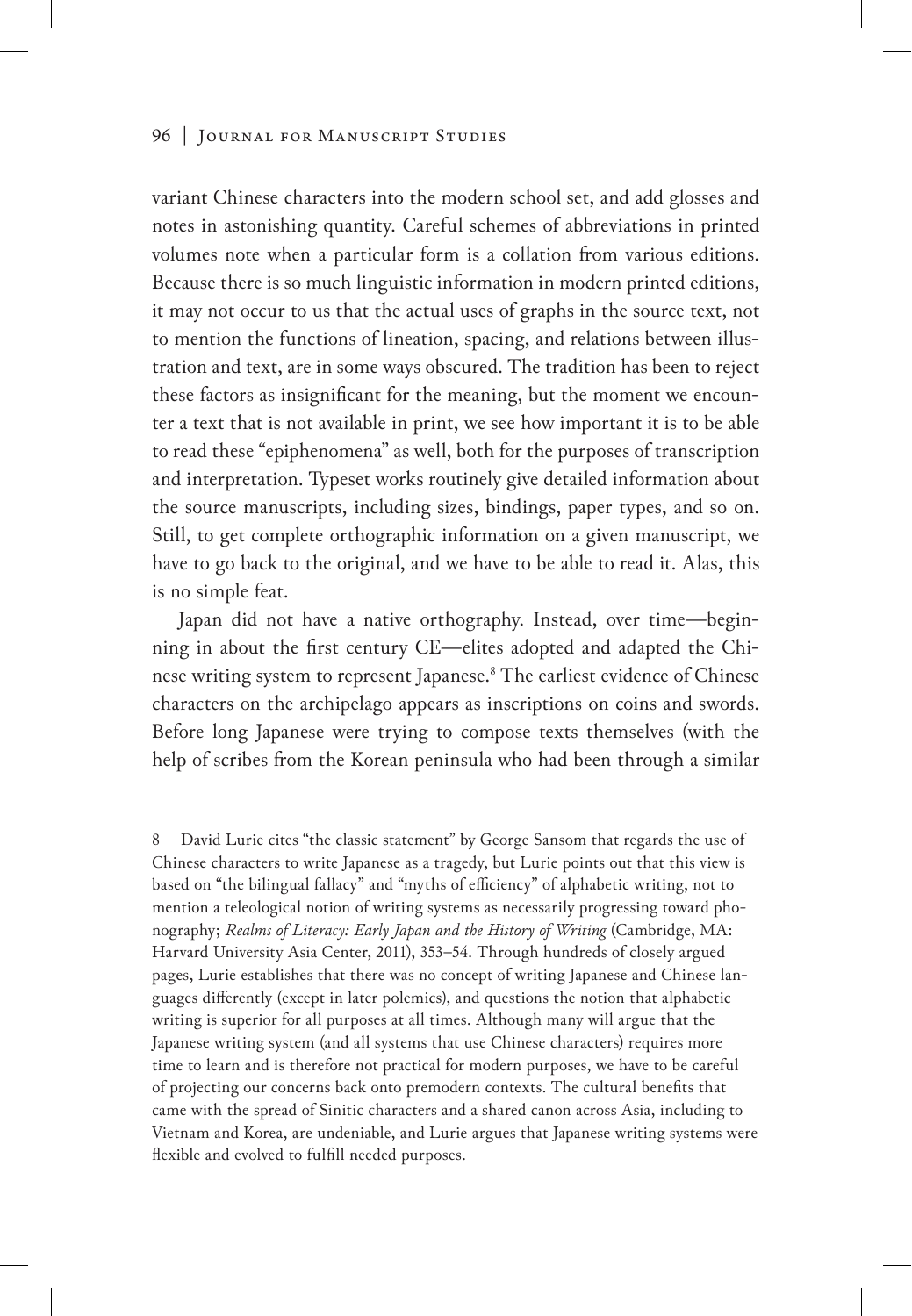process of learning to write their native language with borrowed Chinese characters). Certain problems attended efforts to use Chinese graphs in such a way that they could be read as Japanese. No two languages could be much more diferent structurally. Chinese word order is subject-verbobject, while Japanese is subject-object-verb (with the subject rarely stated, but more ofen implied by verb endings). A system of glossing called *kanbun kundoku* operated on the sentence level to bridge (and even at times to creatively highlight) these diferences. *Kundoku* strategies guided the transposition of Sinographs into Japanese word order and the production of supplemental elements of grammar. On the word and syllable levels, Japanese writers used Chinese graphs in a variety of ways, semantically, phonetically, and in playful rebus combinations. The challenges of Japanese agglutination could not be easily met, even so.

Take the Chinese verb, to go (also went, will go, might go, and so on, depending on the context), modern *xing*. It is one morpheme, and can be represented by the single character 行. Compare an equivalent Japanese verb, to go, *yuku*, which can appear with a full court press of infections and modal endings, as for example in *norisohiteyukazaritsuran*. 9 Using the single Chinese semantogram 行, you cannot reliably realize the full grammar of the Japanese verb. You needed either to employ many more graphs with a long set of correspondences that would signal the meaning or pronunciation of the infections, or to rely on the reader to grasp elements of the grammar fom context with no written equivalent (what linguists call "zero use"). The solutions that Japanese arrived at were complex, and are still seen in the writing of Japanese today, which employs four distinct orthographies, many Chinese loanwords, and locutions derived from the glossing system.<sup>10</sup>

To be fair, Chinese characters merely comprise a writing system, different fom any other orthography only in the fact that the system uses

<sup>9 &</sup>quot;[Why] did I not go along [riding with her]?" Kitamura Kigin, *Geni monogatari kogetsushō*, 3 vols. (Kōdansha gakujutsu bunko 14; Tokyo: Kōdansha, 1982), 1:207

<sup>10</sup> Chinese characters (*kani*), the square syllabary *katakana*, which was derived fom abbreviation of characters, the rounded syllabary *hiragana*, which was formed through cursivising characters, and the Roman alphabet (*rōmaji*). See Lurie, *Realms of Literacy*, 315–16 on formations of the syllabary.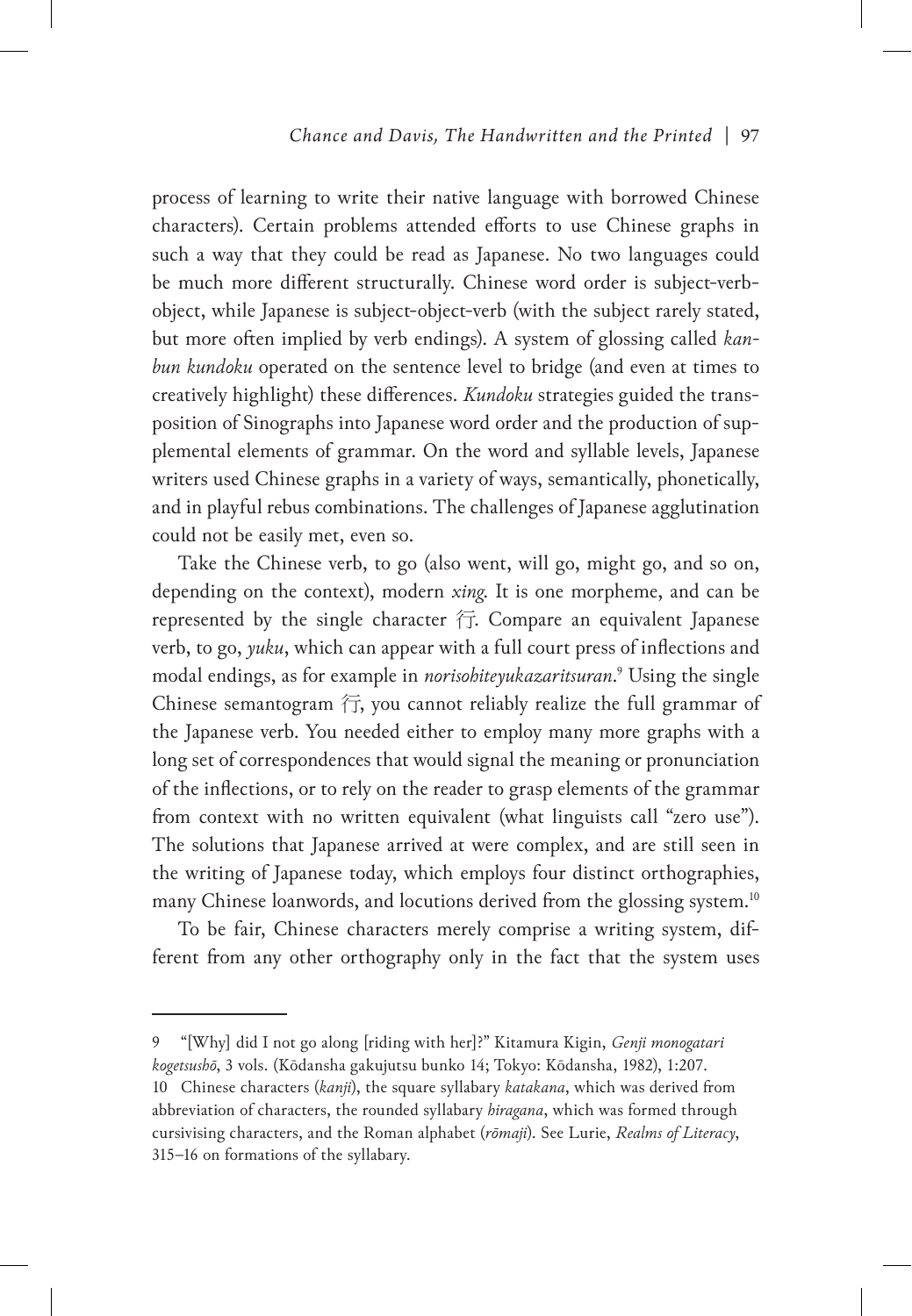numerous graphs (from about three thousand for the educated contemporary Japanese reader to as many as six thousand for an educated writer of modern Chinese). Much mystifcation has bewitched the lay public to think of characters as magic ideograms; linguists generally disagree.11 We could arbitrarily substitute characters for letters of the alphabet and transcribe all of Shakespeare with one-to-one phonetic correspondences (surely Shakespeare is worthy of this kind of graphic glamour) as in this example:

阿、娜富億喩 凡億億羅哀 気泊億寺娜、 倭富阿楽哀 迷哀迷億羅夜 富億楽泥寺 安 寺哀安娜哀 阿怒 娜富阿寺 泥阿寺娜羅安馳娜哀泥 気楽億矛哀: 羅哀迷哀迷矛哀羅 娜富哀哀 I, thou poore Ghost, while memory holds a seate In this distracted Globe: Remember thee?

—Shakespeare, *Hamlet*<sup>12</sup>

This is one of the ways Japanese utilized Chinese characters in the eighth century, but they rarely settled for anything so simple. They were having too much fun taking advantage of multiple capacities for visual and verbal play in the creative use of graphs.

Late twentieth-century training has taught many of us to view Chinese texts written in Japan (*kanbun*) as anomalous (*hentai*), and to interpret the emergence by the late eighth to early ninth century of two simplifed systems for representing the syllables of Japanese as a landmark moment that enabled efficient recording of the vernacular. The common explanation is that the

<sup>11</sup> For a lively discussion of ways in which Chinese characters have been misconstrued, see J. Marshall Unger, "Dave Barry and the Intellectuals," in Unger, *Ideogram: Chinese Characters and the Myth of Disembodied Meaning* (Honolulu: University of Hawai'i Press, 2004), 54–62

<sup>12</sup> And if such a transcription were done without word breaks, in the same way that Chinese and Japanese are written, think how much more beautiful it would be.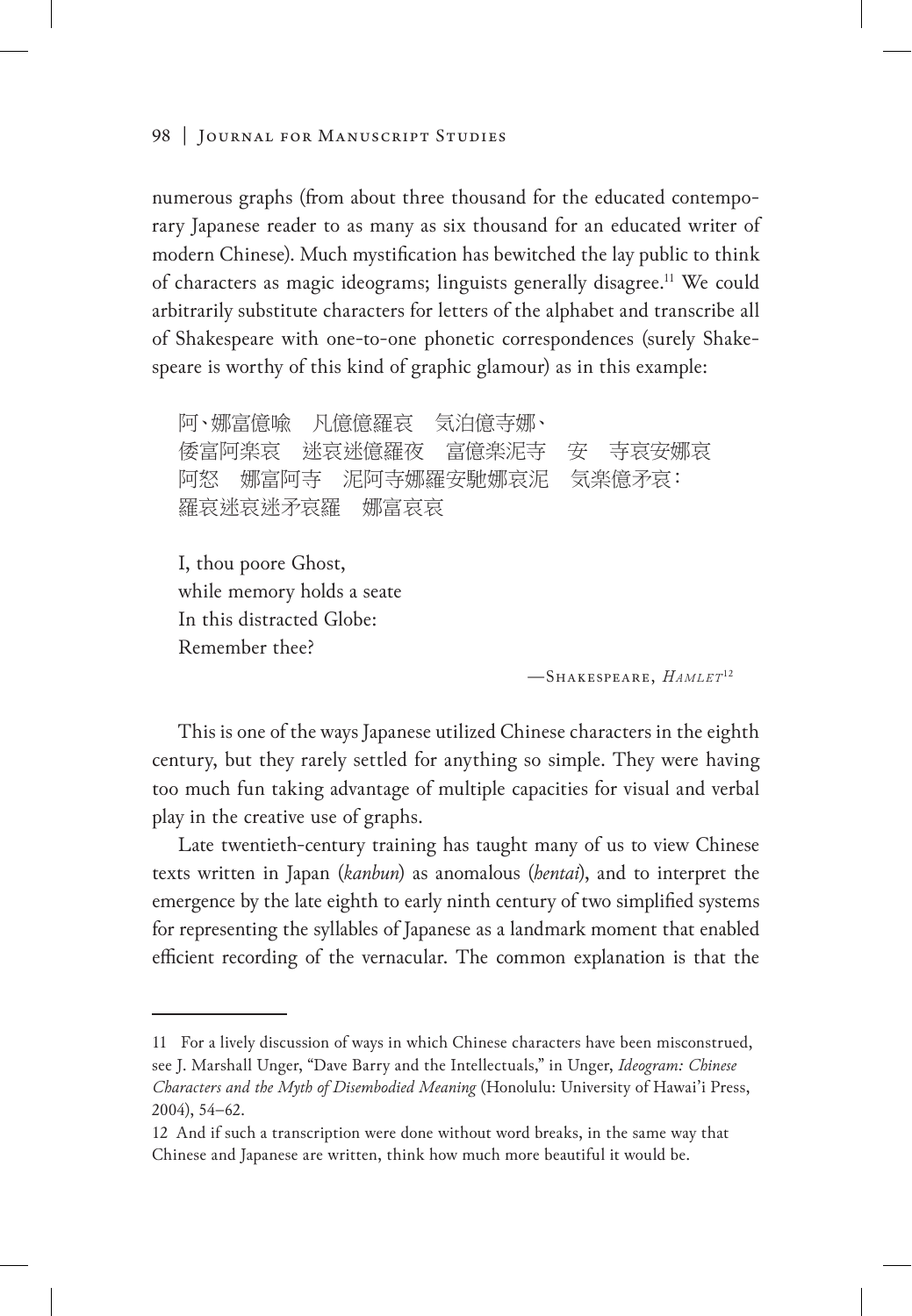development of these syllabaries made it easier to read Japanese, but this is only partially true at best. Like earlier inventories of graphs used to represent the sounds of Japanese, the syllabaries contained multiple choices of character for each sound.13 In standard accounts, we may read that women and children used syllabaries, while men wrote in Chinese, but there were diferences in class as well as gender when it came to who read and wrote what. The lines between different styles are nowhere near as clear as we have been told.<sup>14</sup> Characters were cursivized in varying degrees. A "text for women" in easy syllabary, such as the *Onna Imagawa yasakotoba* (*Imagawa Lessons for Women in Tender Words*, 1763), would still incorporate Chinese characters, albeit with pronunciations provided along the side, as well as the *kundoku* glossing system for the occasional passage in Chinese word order.<sup>15</sup> This was a primer, it was used to educate girls, and it was normal, or even progressive, in its mix of writing styles. Our contemporary analytical famework that separates the writing of Chinese language fom the writing of Japanese vernacular—even as it recognizes the high degree of Sinitic compounds in texts fom the medieval era with the term *wakan konkōbun* (mixed Japanese-Chinese writing)—interferes with reading actual texts. The reader must be prepared to bring a great deal of knowledge and a high degree of fexibility to the task of interpreting premodern texts. It helps to abandon expectations that good writing should be "efficient" in its choice of forms. The problems are potentially multiplied when we look at handwritten exemplars, as well as handwriting in print.

<sup>13</sup> The early inventory of Sinographs used to write Japanese phonetically is called *man'yōgana* because it was used most fully in the *Man'yōshū* anthology. The single syllable *k*, at the extreme, was written with as many as nineteen diferent characters. Over time the inventory gradually shrank, and in 1900, alternate choices of *kana* were dubbed *hentaigana* (abnormal syllabary) and excluded fom basic education.

<sup>14</sup> Court women such as Murasaki Shikibu were well versed in Chinese literary classics, while men at court wrote poetry and letters in the vernacular. For more on the way that gender and texts have been polemicized, see Tomiko Yoda, *Gender and National Literature: Heian Texts in the Constructions of Japanese Modernity* (Durham: Duke University Press, 2004), especially chapter 3

<sup>15</sup> *Onna imagawa*, by Sawada Kichi, was a popular educational text for women, modeled on the early ffeenth-century *Imagawa letter*. The *yasakotoba* version is illustrated by Nishikawa Sukenobu. The text can be viewed at the Kokubungaku Kenkyū Shiryōkan database, base1.nijl.ac.jp, entry number 200013961.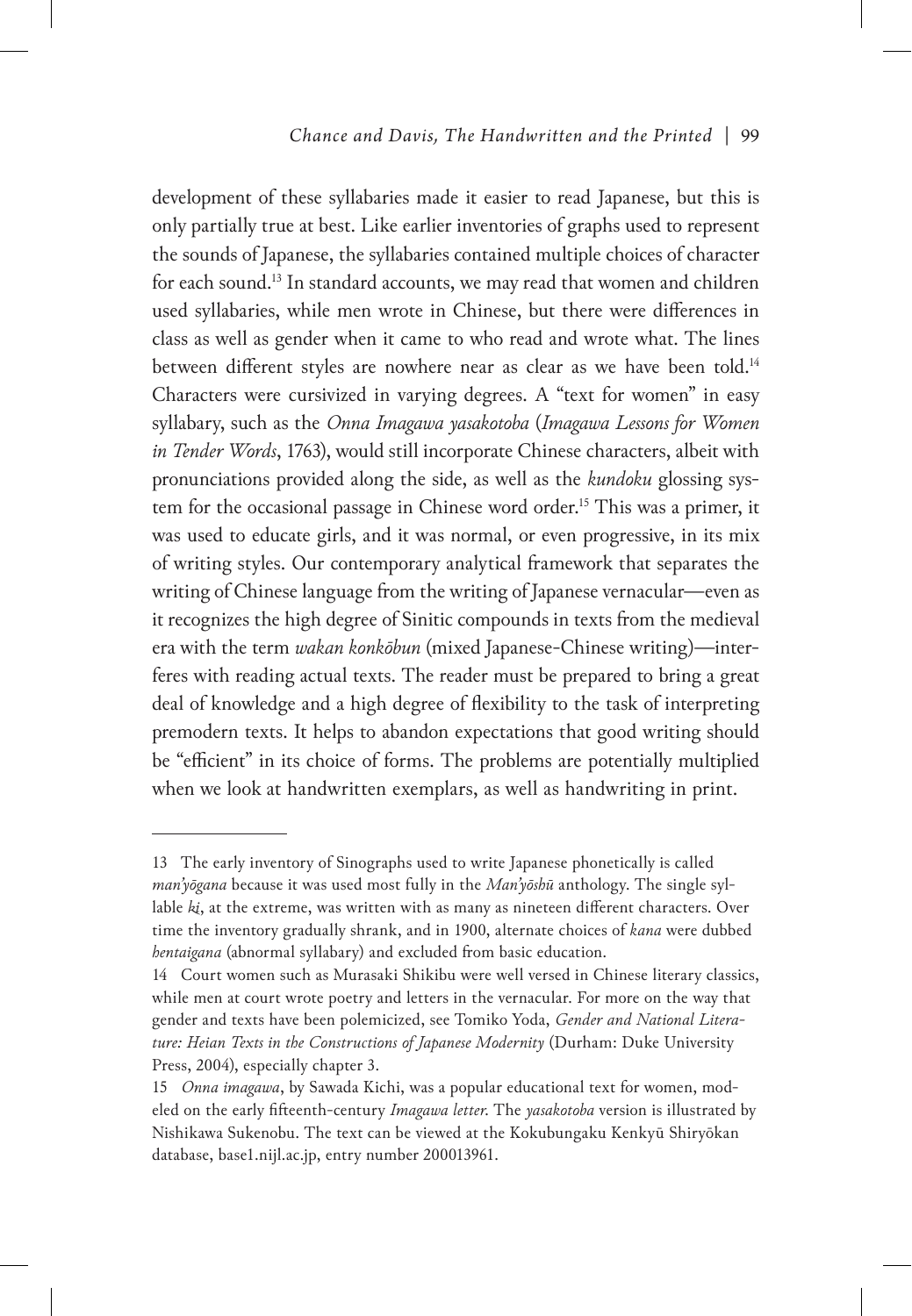## *Embodying Writing*

It is a well-known but still unexplained fact that the Japanese had access to block printing technology early on in the eighth century, and yet mostly rejected it in favor of the laborious business of hand copying.16 Hand copies were often produced in the roll format, one of the least convenient (excepting the large stone slab) of book confgurations. Why didn't Japanese embrace the efficiency of production and distribution that printing could bring until the seventeenth century, and why didn't the codex—some folded format—claim more space earlier?

Tentative answers to the persistence of hand copying in Japan span the aesthetic dimension and the pragmatic. Before the advent of widespread printing in the late sixteenth century, the written text in Japan was produced by and for social elites, i.e., the court, aristocrats, and literate clergy, who comprised no more than 5 percent of the population. Access was limited. Acquiring, even for a short time, a text of renown or importance (even the paper upon which to inscribe one) was an event worthy of recording in history, as the journals of many nobles attest.<sup>17</sup> As our kimono pattern preface suggests, the effort to enhance the beauty of a text could certainly come at the expense of easy readability—for anyone outside the narrow circle at which a text was aimed, at least.

The scroll was less a method of sharing data than it was of authorizing and limiting transmission to an elite that could aford to reproduce texts by hand. This was true of sacred texts as well as secular stories, but was perhaps most crucial when it came to knowledge practices in the arts (everything fom poetry to mounted archery). The recipient of a secret

<sup>16</sup> Shōtoku's sponsorship in 764 of the printing of one million Buddhist spell texts (*darani*) to place inside small wooden pagodas is well known; some printing was done in Buddhist temples intermittently thereafer.

<sup>17</sup> A famous example is the author of the so-called Sarashina diary (*Sarashina nikk*), who prayed for access to the entire text of the *Tale of Genji (Genji monogatari*) with such fervor that she feared for own spiritual health. Edward G. Seidensticker, trans., *As I Crossed a Bridge of Dreams* (London: Penguin, 1975), 31, 46 She also was grieved at the death of a woman whom she only knew through having seen the lady's calligraphy. Seidensticker, *As I Crossed a Bridge of Dreams*, 45–46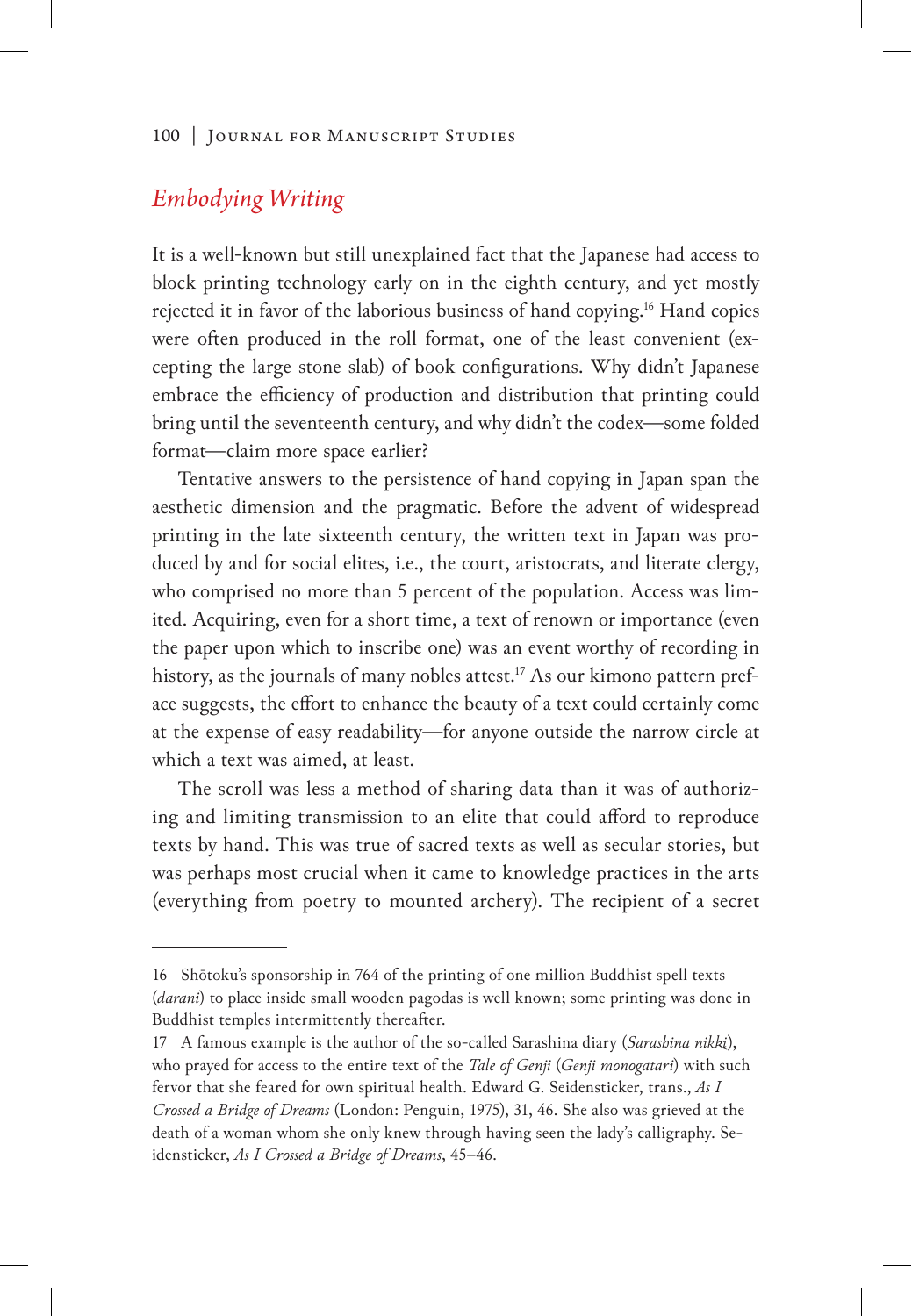tradition in an art, or *hiden*, was perforce a member of a small circle who had agreed to treasure the content, and to contribute whatever time, energy, or expenditure was necessary to honor and preserve the material form that the content took as well.18 The roll was the prestige format, and no amount of argument that the folded book allows easier access to either individual bits of information or to the overall grasping of content could disturb that hierarchy. In fact, the benefts that a codex could provide were not sought, and thus there was little impetus to change. The student was neither capable of nor expected to "look up" or collate discrete chunks of facts about an art. He was, if anything, actively discouraged from convenient consultation of a well-organized text (what, after all, was the teacher for?). Total understanding of an art was not presumed to be of easy access, nor again desired to be so. Whether authors of texts on arts kept the scroll style because these virtues were not needed, or whether the scroll format helped infuence the reign of these preferences in the way that arts were transmitted is impossible to say, but the roll seems paradigmatic in this area.19

This should not distract us from the fact that flat books were also quite prevalent. Although the roll form was the frst to reach Japan fom China, the bound book tradition did as well. This tradition existed in numerous varieties, fom the concertina-like *orihon* so associated with Buddhist texts to the butterfy binding (*kochōsō*) and the pouch binding, the latter of which dominated afer the 1600 printing watershed. Most volumes were slender and soft, and a text would usually be printed in a series of bound volumes, the so-called *satsu*. These might be grouped together in stif cardboard folding wrappers, the *chitsu*, and with or without such integuments, volumes were stacked on their sides on shelves. Peter Kornicki notes that Westerners did not at frst recognize Japan as a bookish society because they did not as-

<sup>18</sup> See Maki Isaka Morinaga, *Secrecy in Japanese Arts: Secret Transmission as a Mode of Knowledge* (New York: Palgrave Macmillan, 2005).

<sup>19</sup> Perhaps the most extreme example is the use of a scroll to impress the seeker of hidden teachings on the art of blowing wind in *Fukutomi sōshi*, "The King of Farts." See the Cleveland Museum website.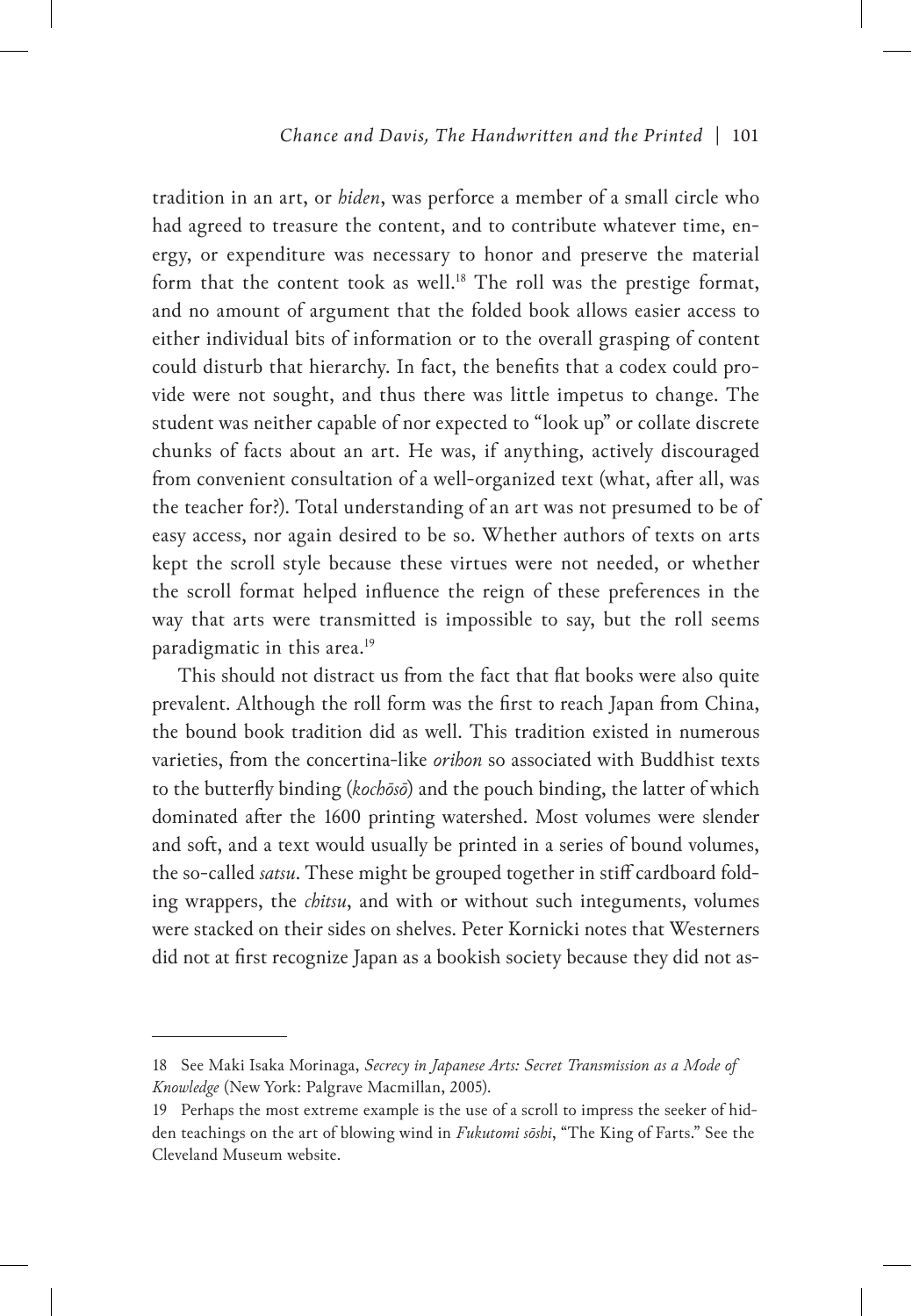sociate soft covers with books.<sup>20</sup> Some books did have hard covers although this is not often noticed.

Another aspect that we should bear in mind regarding the materiality of the book in premodern Japan is the fetishization of text as object. Reading practices, for some books at least, were modulated to refect the power of the content. Kornicki offers this passage from *Taiki*, the diary of Fujiwara no Yorinaga, a scene on the twelfh month, eighth day of 1143 in which Yorinaga prepares to read the *Book of Changes* thus: "First I placed the book on my desk; after bowing to it twice I began reading. I washed my hands and rinsed my mouth out, and put on my stif silk *eboshi* hat and my formal silk *nōshi* apparel before reading. This is how it will be in the future too, for this book is particularly worthy of respect."21 The author was not much of a prophet when it came to our modern habits, needless to say, but that is beside the point. A canonical book such as this one was read only with the proper attitude.

A number of text formats bring the body of departed ancestors into the hands of the reader, or more properly chanter, as these tend to be sūtra styles. *Kuyōkyō*, sūtras for recitation in honor of the dead, might be fashioned of paper that was recycled from the departed's personal correspondence by writing directly in *kani* over *kana* syllabary or on the backs of letters. Letters might be reduced to pulp and fashioned into new sheets of paper upon which prayers would be inscribed (*shukushikyō*), or very rarely, clippings of the dead person's hair might be included in the pulp mixture (*mōhatsusukkomikyō*).22 Such incorporation of the bodily remains of the dead is not unique to Japan, but it forms one pole of the respect for material text.

This kind of fetishization is also one of our stumbling blocks, because Japanese educators are today and traditionally have been invested in notions of moral value around manuscript and handwriting. One is expected

<sup>20</sup> Kornicki, *The Book in Japan*, 26

<sup>21</sup> Kornicki notes that "this passage raises more questions than it answers," since we do not know the derivation of Yorinaga's fastidiousness about reading this book, nor whether it was unique; *The Book in Japan*, 255

<sup>22</sup> Fujii Takashi, *Nihon koten shoshigaku sōsetsu* (Osaka: Izumi Shoin, 1991), 130–31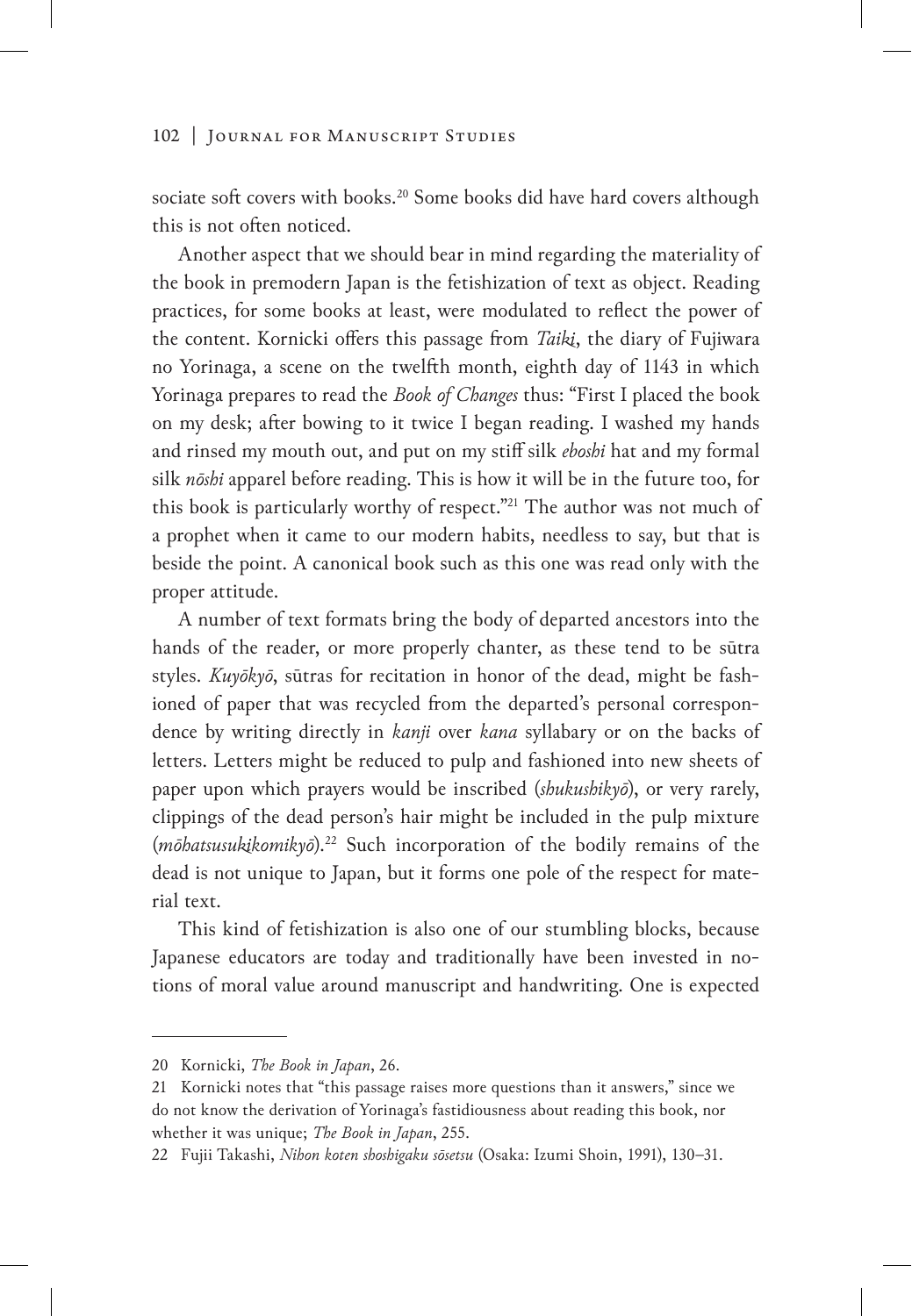to devote years, as the cliché would have it, to developing one's "character" by practicing characters. The assumption that the good person would never hesitate to invest copious amounts of time in the acquisition and polishing of literacy skills encouraged celebration of writing that is not particularly easy. Producers and consumers of premodern texts recognized that difficulty and idiosyncrasy could signify erudition.

Rather than exclude such practices as mere decoration, we need to calibrate them as part of the meaning of our texts. Art historians have done a good job of caring, say, that a statue contains a small rolled text in its base, but for literary history, we generally have chosen to ignore the question of whether a given text was originally produced with a *chitsu* type fold-around, decorated with a bone tab and brocade cover or not, calligraphed in grass or a stiff hand when writing our critiques of text content and influence.<sup>23</sup> But the presence of a silk bag or bamboo tube around a text surely tells us something about the value felt to inhere in it, and such investigation has a place in considerations of the reception of individual texts. We have to account for the materiality of texts in our research, because they continue to matter. Today, when virtual reproduction is possible, Japanese publishers persist in producing stunning facsimile editions in lovely wooden boxes.24 The *ideology* of the facsimile edition is close to the manuscript tradition, because it aims to provide uniquely beautiful and satisfying copies at any cost.

Even today, serious and non-serious books alike go into the world wrapped in paper *obi* bands that both convey an advertisement for the earth-shattering content and demand that the book be pulled on and of the shelf with greater than normal care (fg. 3). The presence of barely worn and rarely torn *obi* on used books suggests that readers typically do not treat the paper bands as extraneous ephemera. (Notice that we are not cynical enough to assume that such books have simply not sufered reading at the hands of their erstwhile owners.)

<sup>23</sup> For art historians, the small texts sometimes provide religious dedications of the statue that give information on provenance; for literary historians, we generally do not have the physical "original" of most texts, so these diferences in approach are in some sense logical.

<sup>24</sup> Such luxury volume enterprises have declined recently, but not disappeared.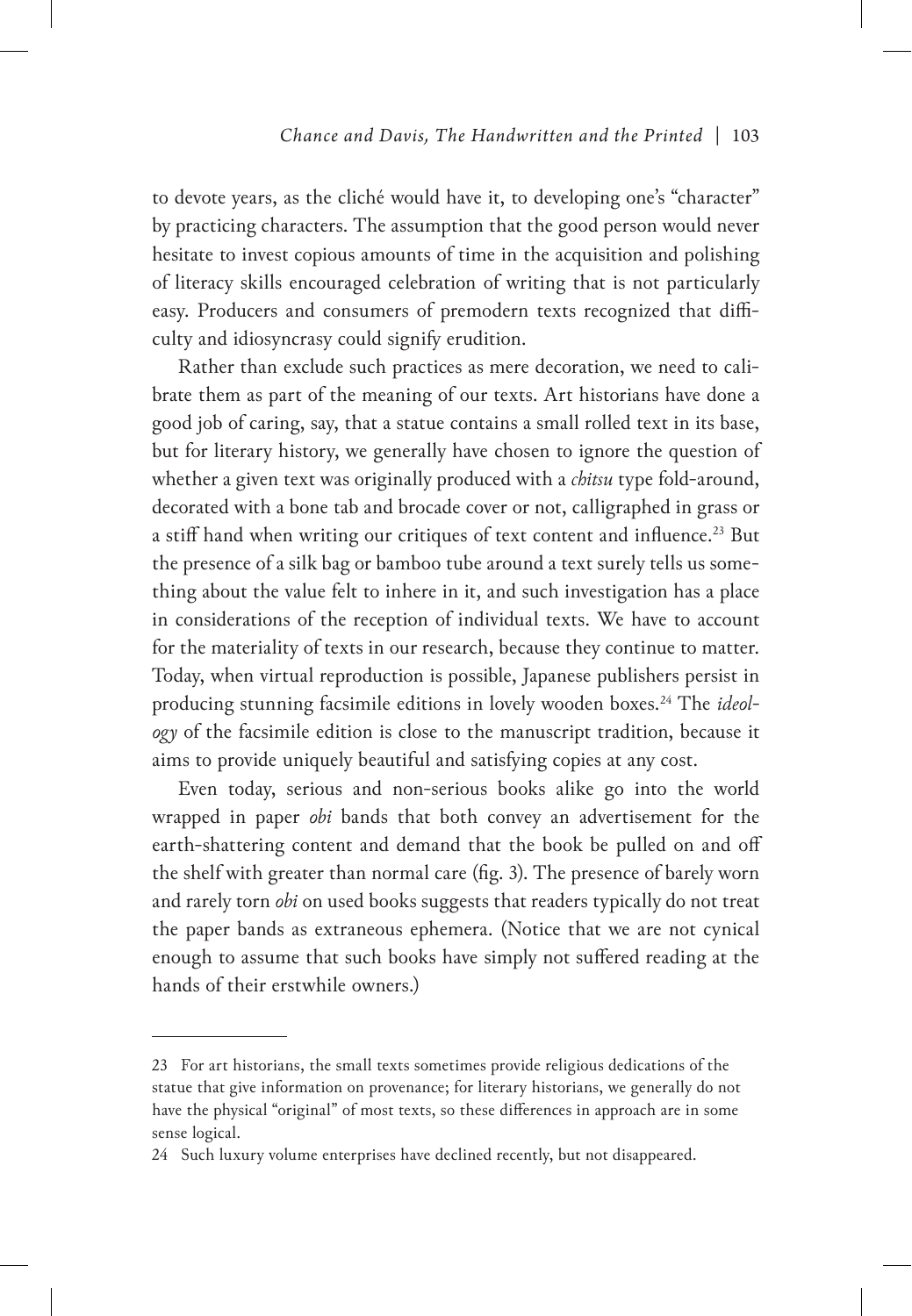

FIGURE 3. This guide to coffeeshops and used bookstores in Tokyo has a brown paper band (obi) that reads "Giving a life of coffee and used books to those who love books." Nakamura Naomi, ed., *Tōkyō furuhon to koohii meguri* (Kōtsū shinbunsha, 2003). Collection of Linda H. Chance.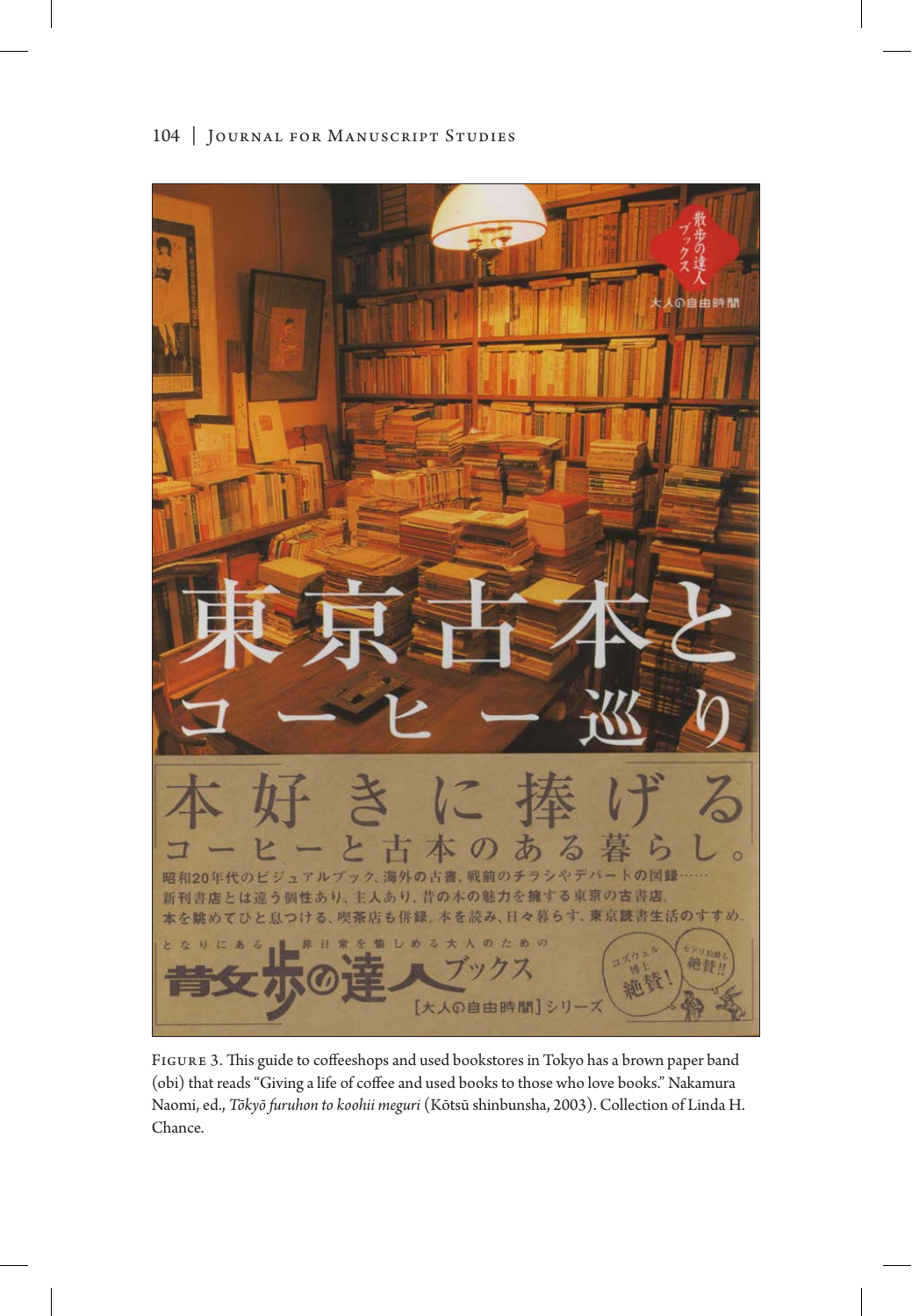Lest it be thought that the Japanese book is subject to an unrelenting partiality for order and reverence, however, recall this inunction of the mid-fourteenth-century author Kenkō: "Books in a set that are not all the same are considered unsightly, but Kōyū sōzu remarked: 'To always assemble things in sets is what vacuous people do. Incompleteness is best,' and I found this too impressive. Indeed, in all cases, whatever they may be, completed things are unsuitable."25 Although in his *Tsurezuregusa* (*Essays in*  Idleness), from which this observation comes, Kenkō is promoting the peculiarly medieval concern with an aesthetics of impermanence, such sensitivity often surfaces with respect to material culture in East Asia.

Compare the ultimate formless format of the book bag or bag-book— Chinese poet Su Dong Po (1037–1101) kept a sack into which he tossed scraps of poetic inspiration, which amounts to self-publishing for the technologically challenged. A bag of poetry scraps is not, you might object, a form of publication, strictly speaking. But we must note that in contrast to the careful production of the decorated scroll, a careless, almost fortuitous, material genesis plays into the authorizing legend of some classic works. The tale of the discovery of Kenkō's corpus, purportedly found pasted to the walls of the author's hermitage after his demise, and described in an apocryphal text *Kongyokushū* [*Collection of Gems*] that seems to have surfaced in the 1670s or 1680s, resonated with the contemporary audience. Afer Kenkō died, his page Myōshōmaru was supposed to have told people

. . . that there were many discarded scribblings and aimless poems covering the walls of Kenkō's hermitage, and also some which Myōshōmaru himself had preserved as treasured mementos . . . About fifty leaves of collected poetry were gathered at the hut in Iga; Tsurezuregusa was brought back as many pieces that had been

<sup>25</sup> Linda H. Chance, *Formless in Form: Kenkō, Tsurezuregusa, and the Rhetoric of Japanese Fragmentary Prose* (Stanford, CA: Stanford University Press, 1997), 207 *Tsurezuregusa (Essays in Idleness)*, section 82 Yasuraoka Kōsaku, *Tsurezuregusa zenchūshaku*, 2 vols. (Tokyo: Kadokawa Shoten, 1967), 1:351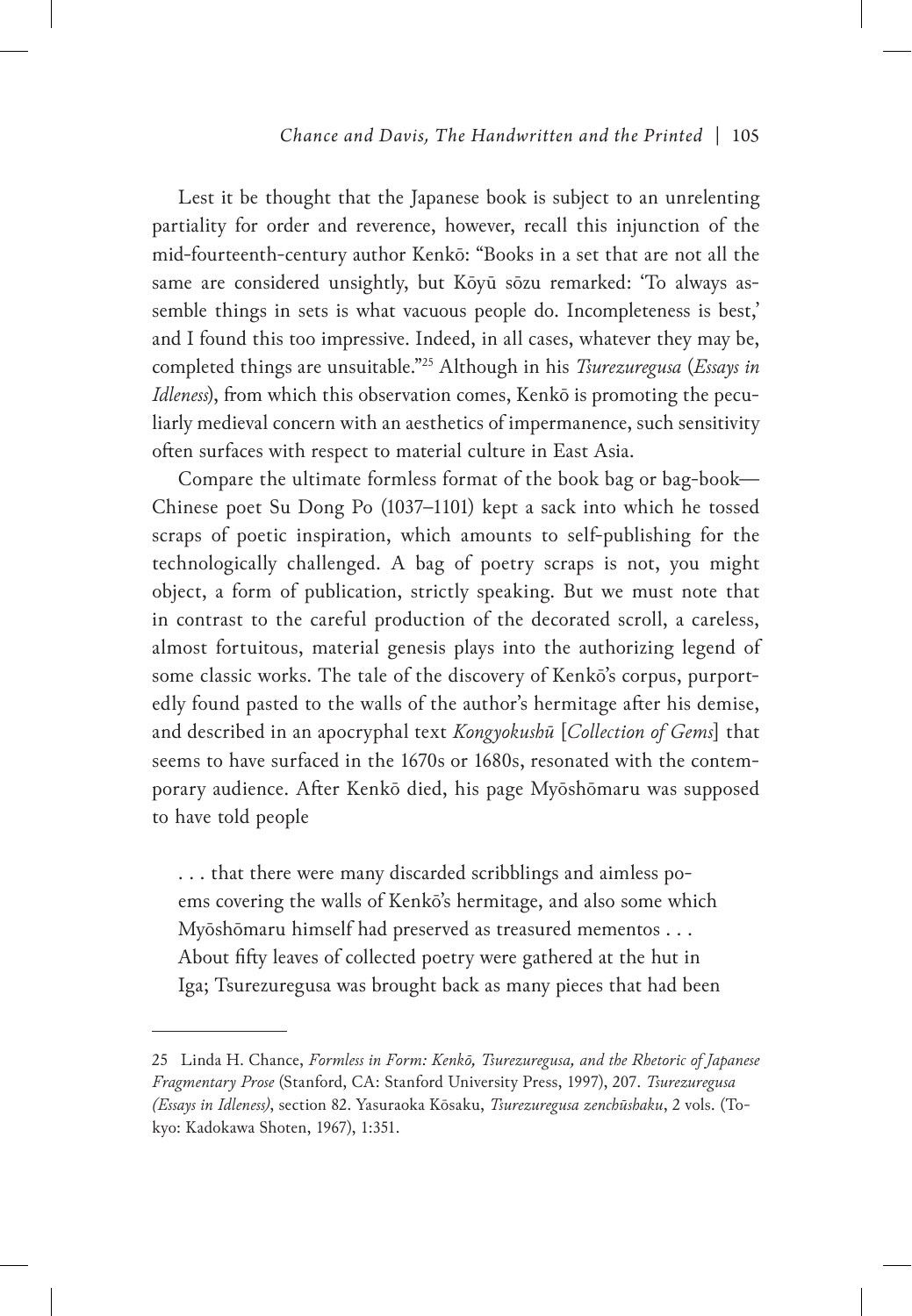pasted to the walls or written on the backs of copied sūtra scrolls at Yoshida.26

As these examples show, we will not fully account for the richness of Japanese manuscripts or printing culture until we can make legible all these languages and practices.

## *Printing Writing*

The preface discussed at the start of this essay is, in effect, made to function as a facsimile of the handwritten; printing made it possible to produce hundreds, if not thousands, of "manuscripts" like this one (see fg. 1). It signals how much the handwritten remained of social and cultural value, for many of the reasons discussed above, but what is worth bringing to bear on this discussion is that those values, as well as pragmatic concerns, seem to have been important in the decision to produce the facsimile through xylography. Another choice was available to its makers: the technology of movable type. However, the limits of movable type as a technology seem to have made it challenging to adapt to the various expectations for text and its presentation in premodern Japan. The fact that a preface such as this one was produced through xylography afer a moment when movable type had been introduced—and ultimately abandoned—makes us reconsider how frm the boundaries around print and manuscript were in the period.

As mentioned above, block printing was in use in Japan since the eighth century, and printing was being used to reproduce text for reading in the eleventh century. These earlier projects mainly were in service to Buddhist temples in texts not intended for lay readers or wide circulation.<sup>27</sup> For many

<sup>26</sup> Chance, *Formless in Form*, 62–63

<sup>27</sup> K. B. Gardner, "Centres of Printing in Medieval Japan: Late Heian to Early Edo Period," in *The History of the Book in East Asia*, ed. Cynthia Brokaw and Peter Kornicki (Farnham: Ashgate, 2013), 443–55 Also, Peter F. Kornicki, "The Emergence of the Printed Book in Japan: A Comparative Approach," in *Recovering the Orient: Artists,*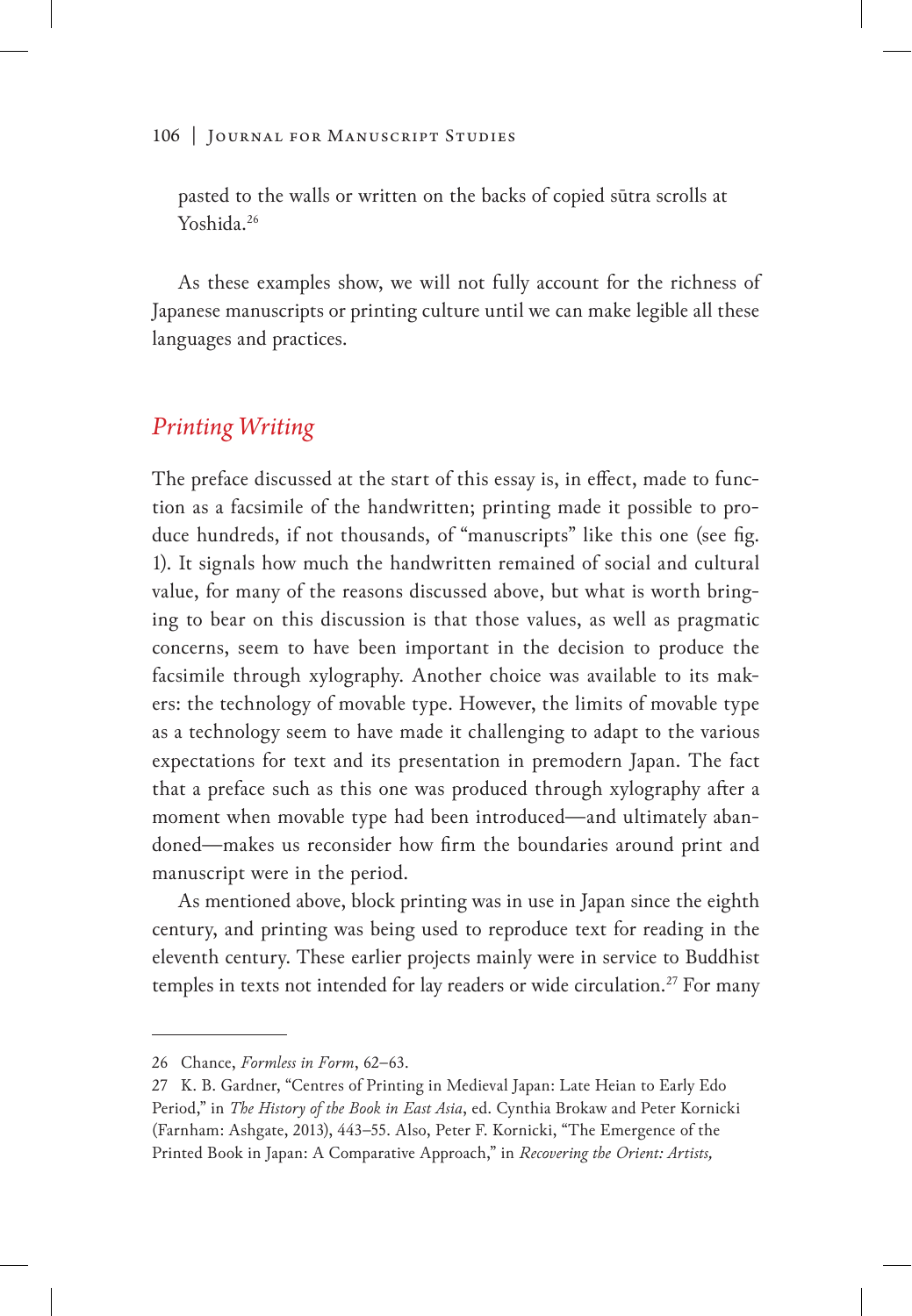texts, printing was not the medium of choice to make multiples, as described above; rather the act of copying was still being performed as a manual act. In addition to the scribes employed in the practice of copying, there were many others that copied by hand as part of their devotional, scholarly, or personal practices, typically using the scroll form.28

Print was used to reach a wider, more literate and increasingly aspirational (arguably, even bourgeois) audience in the early modern period. This preface to the book of kimono pattern designs is dated to 1697, and it was a product of this period of expansion; its correlative achievements were increasingly higher levels of skill in carving and printing. The other material elements of its production—fom papermaking to hand printing to stitched bindings—and the choices implied in the selection of these as preferred practices—likewise evidence a process of intelligent selection wherein time, cost, and resources are being carefully balanced against proft and viability. In the eighteenth century, as Peter Kornicki writes, "the leap was made fom scribal culture to printed culture, and fom restricted reading to a national market for the printed book."29 Yet this leap was made with handprinted xylography as the technology of choice. How and why movable type was attempted and ultimately abandoned in Japan is another knotty and intricate subject too large for our discussion here,<sup>30</sup> but let us bring forward

*Scholars, Appropriations*, ed. C. Andrew Gerstle and Anthony Crothers Milner, *Studies in Anthropology and History* 11 (Chur: Harwood Academic, 1994), 235–36

<sup>28</sup> Consider, for example, the case of Matsudaira Sadanobu (1759–1829), former councilor to the shogun, and his dedication in copying *The Tale of Geni* in manuscript, a text that in modern editions numbers up to two thousand pages. The frst time it took him one year (1803) to copy out, but this was apparently not enough—he copied it six times more between 1805 and 1822; see Timon Screech, *The Shogun's Painted Culture: Fear and Creativity in the Japanese States, 1760–1829* (London: Reaktion, 2000), 40–41 On larger issues of early modern manuscript practices, see Peter F. Kornicki, "Manuscript, Not Print: Scribal Culture in the Edo Period," *The Journal of Japanese Studies* 32 (2006): 23–52

<sup>29</sup> Kornicki, "The Emergence of the Printed Book in Japan," 237

<sup>30</sup> See Henry D. Smith, "The History of the Book in Edo and Paris," in *Edo and Paris: Urban Life and the State in the Early Modern Era*, ed. James L. McClain (Ithaca: Cornell University Press, 1994), 332–52; David Chibbett, *The History of Japanese Printing and Book Illustration* (Tokyo: Kodansha International, 1977), 61–78; Kornicki, *The Book in Japan*, 128–36, 158–66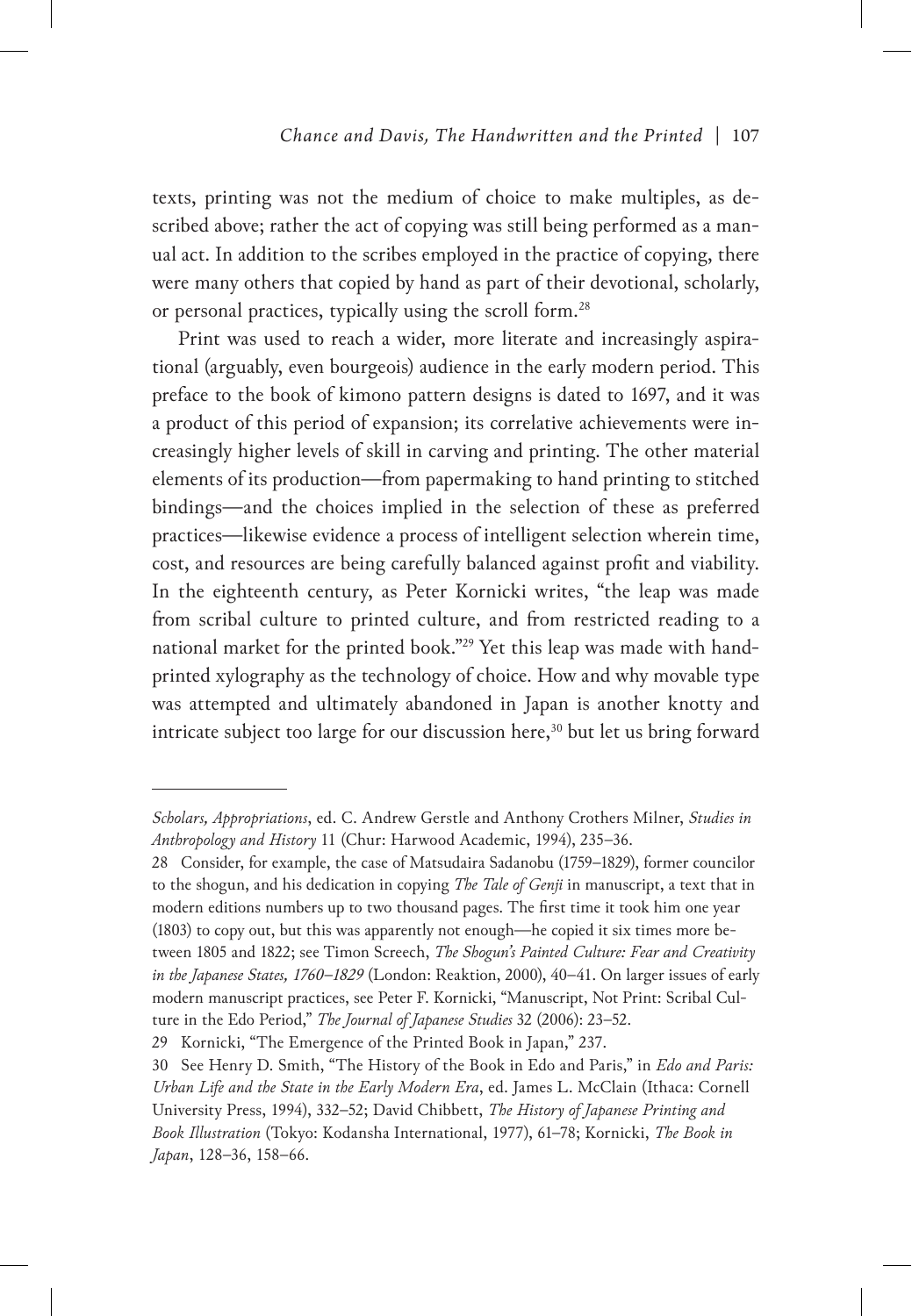just a few pertinent factors for why xylography was the preferred means for representing the handwritten in print.

Looking at early modern books, one thing that seems quite clear to us is that retaining variation remained something worth pursuing. Representing handwriting retained its cultural value, as the diversity of hands shown in print suggest. The benefts of xylography to do so seem to have exceeded the potential for all that movable type might achieve. Movable type was used for a number of projects fom the later sixteenth century until about 1650, but after that it was rarely employed until the modern era.<sup>31</sup> As demonstrated in fgure 1, there were a number of weighty orthographic choices that needed to be made in writing a word: if it may be written in *kani*, should it be written in *kani* or in its *kana* form? If it is in *kani*, does it include *furigana* to the side to facilitate reading? Are the characters joined with ligatures, are they in a line or staggered, and how large or small might they be? These are all seemingly small decisions that express the calligrapher's choices and express his personality, but rendering these in movable type would pose a variety of technical challenges, to say the least.

The attempt to represent calligraphy in movable type had been made early in the century, in one of the landmark early printed books, *Ise Monogatari* (*The Tales of Ise*) fom 1608 In this text, preference for variation and appreciation of ligature joins meant that the well-known opening to nearly every chapter—"long ago there was a man" (*mukashi otoko arikeri*)—did not employ the same pieces of type each time that phrase appeared. Rather, *mukashi* (long ago 昔/むかし) and *otoko* (man 男/おとこ) might be rendered with either *kani* or *kana*. Type was carved for both variations of *kani* and *kana*, and while it might have been possible to render the verbal, *arikeri* (ありけり), as four *kana* (in the manner shown in the parenthesis), this, too, was made in several *kana* variations, with elegant ligatures. To join the graphic units in this fashion required specially carved blocks of type. What this example shows is that when it might have been possible to create "standard" type, that was not the choice that was made. But perhaps

<sup>31</sup> The use of movable type in the modern era was facilitated—as well as necessitated by the standardization of character forms and other streamlining efforts.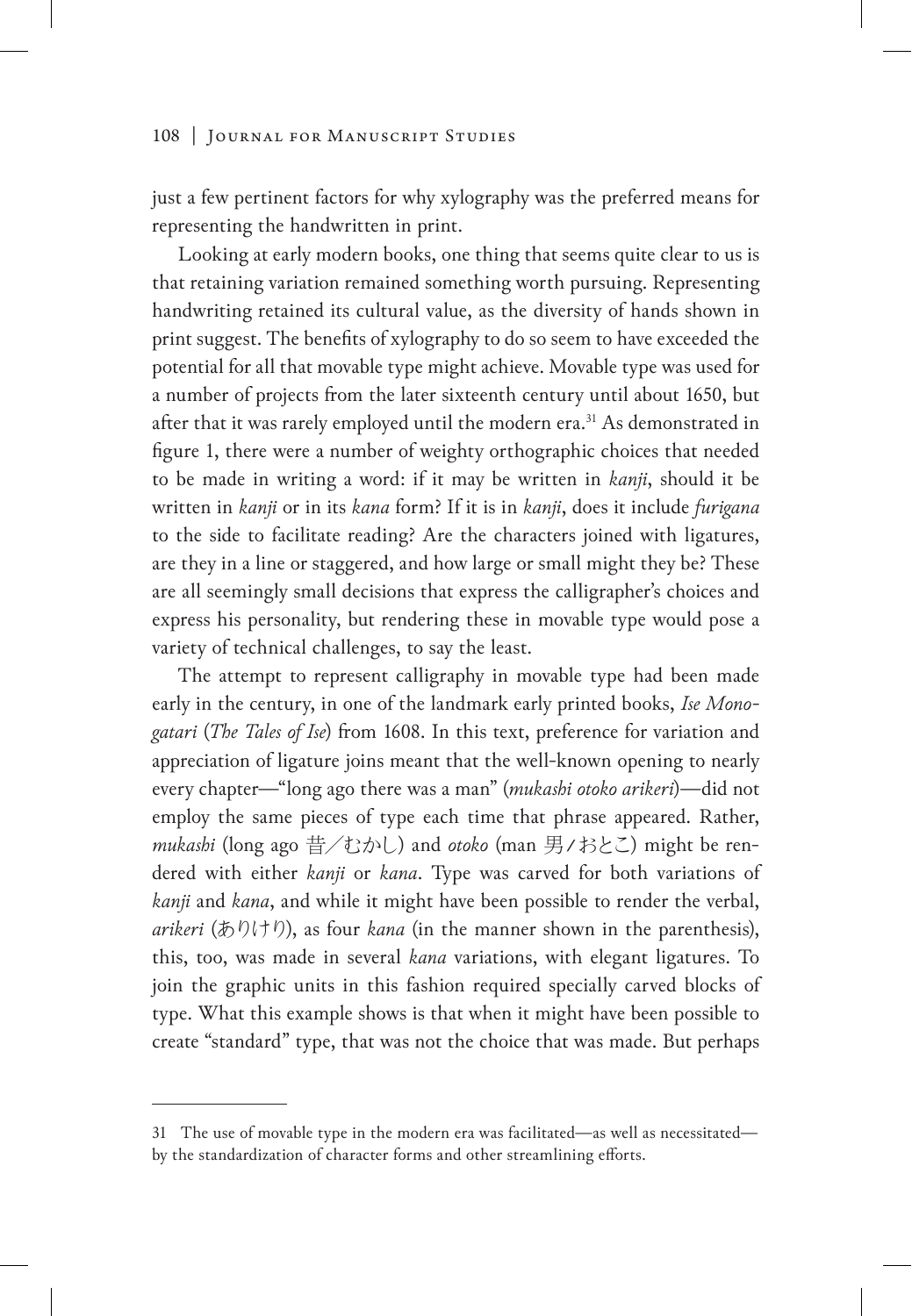we should not be surprised, for this book, afer all, features the calligraphy of one of the period's most accomplished hands, that of Hon'ami Kōetsu (1558–1637).32 To render it without his individual choices would have been to misrepresent his highly appreciated style.

For other projects making enough type to represent the full range of words for a substantial text would likely mean producing thousands, even tens of thousands, of pieces for a single project. Movable type books produced only with Chinese characters, while theoretically simpler than books written with the full complement of Japanese infections, required enormous resources. Shogun Tokugawa Ieyasu (1543–1616) commissioned a set of 100,000 individual pieces of wooden type for books written in secular Chinese that were printed between 1599 and 1606.<sup>33</sup> For another project, Ieyasu ordered 89,814 pieces of bronze type be cast for the Chinese characters.<sup>34</sup> While these and similar products of the early seventeenth century seem to have been about the demonstration of power as much as anything else, what is clear is that for many this kind of investment just for the type would have been prohibitive as well as unwieldy.

A second factor for the continued preference for xylography is the cultural preference for what calligraphers traditionally did: they demonstrated their mastery of the brush, as well as their individuality, in their rendering of the text. For calligraphers, demonstrating an ability to vary forms within a single page is essential, as is displaying through style one's familiarity with notable precedents. In running script, how one spaces the forms across the page is also a sign of artistic skill—scattering and staggering—and joining the forms through ligatures was likewise highly appreciated. When the calligrapher dipped his brush, and which forms were thus darker or thicker, likewise carried meaning, signaling skill as well as the rhythm of the writer's progress through the text.

Let us return to the preface featured in fgure 1 to note how it has been designed to reproduce these shifs, swells, curves, and twists of the brush.

<sup>32</sup> This may be seen in pages fom the book digitized for the Museum of Fine Arts, Boston (accession number 2011.1077.1-2); site accessed June 29, 2014.

<sup>33</sup> Kornicki, *The Book in Japan*, 130.

<sup>34</sup> Chibbett, *The History of Japanese Printing*, 71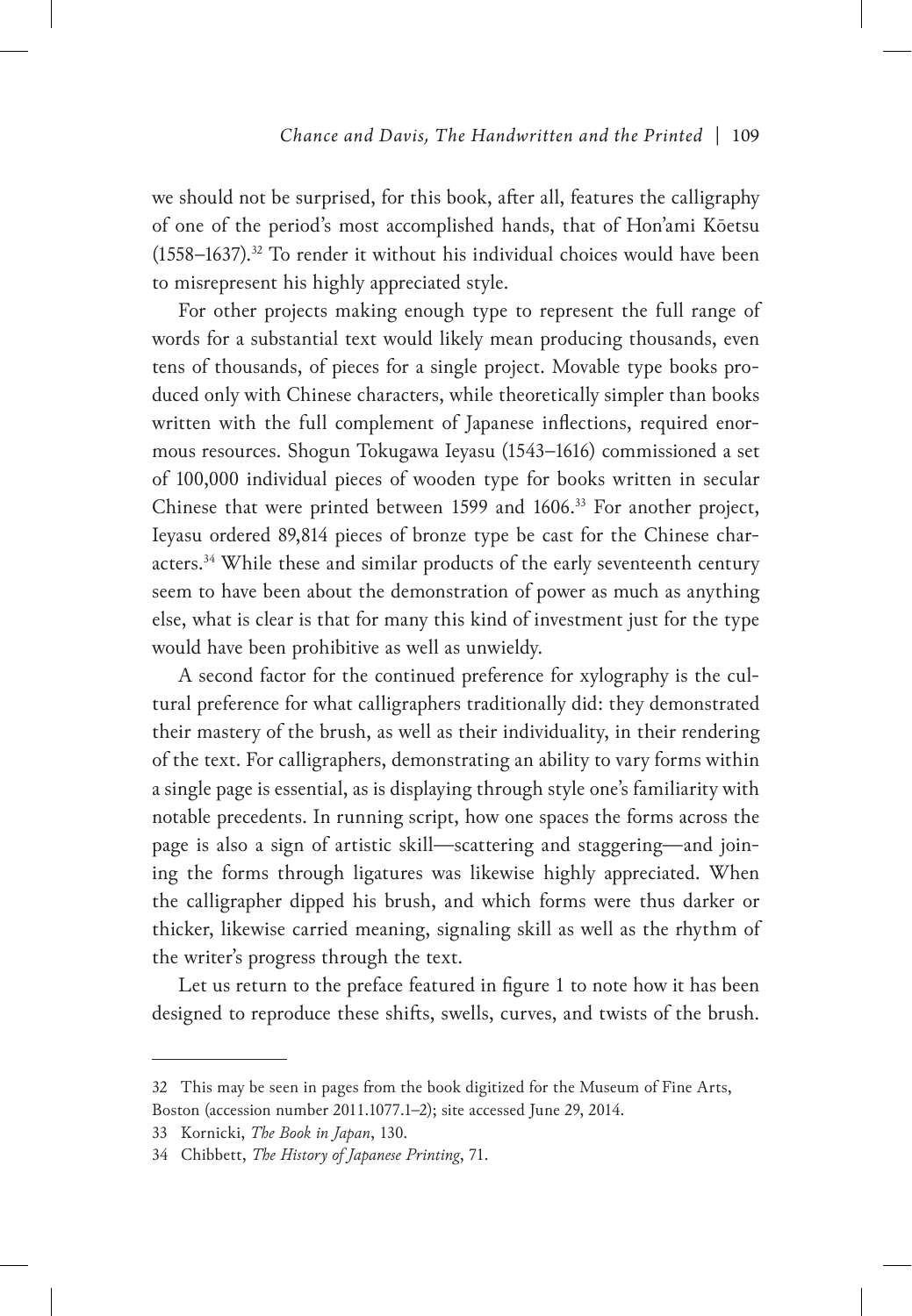The page is composed to draw our attention to the character at the center of the page. Its dark tone and larger size (nearly equivalent to two to three characters in the columns on either side) evidence the calligrapher's deliberate emphasis upon this single form: the Chinese character for moon 月. Its visual weight is appropriate for the conceit of the book's title: *Pattern Book: Moon through the Pine Trees* (*Hiinagata: Matsu no tsuk*) (and its pun, pining for the moon). It is also where the writer alludes to a well-known phrase fom classical literature, which may be rendered thus: "Someone fom the past did not say look only at the moon when it is cloudless."35 Thinking pragmatically about how to render a single character in print, we imagine that for a publisher with proft on his mind carving a single piece of type for one time use would likely have been considered extravagant (and using it again in the same book would have seemed repetitive to calligraphy afcionados).

Looking now with an eye to the rest of the page, we note that the size variation, visual weight, ligature use, and reading marks that are so deliberately and wittily employed here would be difficult to achieve through the mechanism of movable type. Producing this single page would require a great degree of variation in type, too; readers familiar with premodern calligraphy might note, for example, the three variations shown here for the *kana* character *no* の (as well as two derived from 乃 and 能). As noted above, in order to accommodate ligatures between morphemes in movable type, makers would have to produce larger blocks of type with those joins presented, making odd-sized and specialty pieces of type that would be difficult to reuse in other places. Then there is the concern for ink tone, another challenge for carving type, for how might that be done to show the freshly dipped or drying out brush tip? At a moment when block carvers, by now organized into guilds, had developed their skills such that they could reproduce in xylography a wide range of calligraphic hands as well as image designs, woodblock served these needs more fully. Woodcut was the pragmatic choice, the best means of hitting the sweet spot between the

<sup>35</sup> Translation, Penn-Cambridge Kuzushii Reading Group; the source is *Tsurezuregusa*, cited in Kōsaku, *Tsurezuregusa zenchūshaku*, 2:1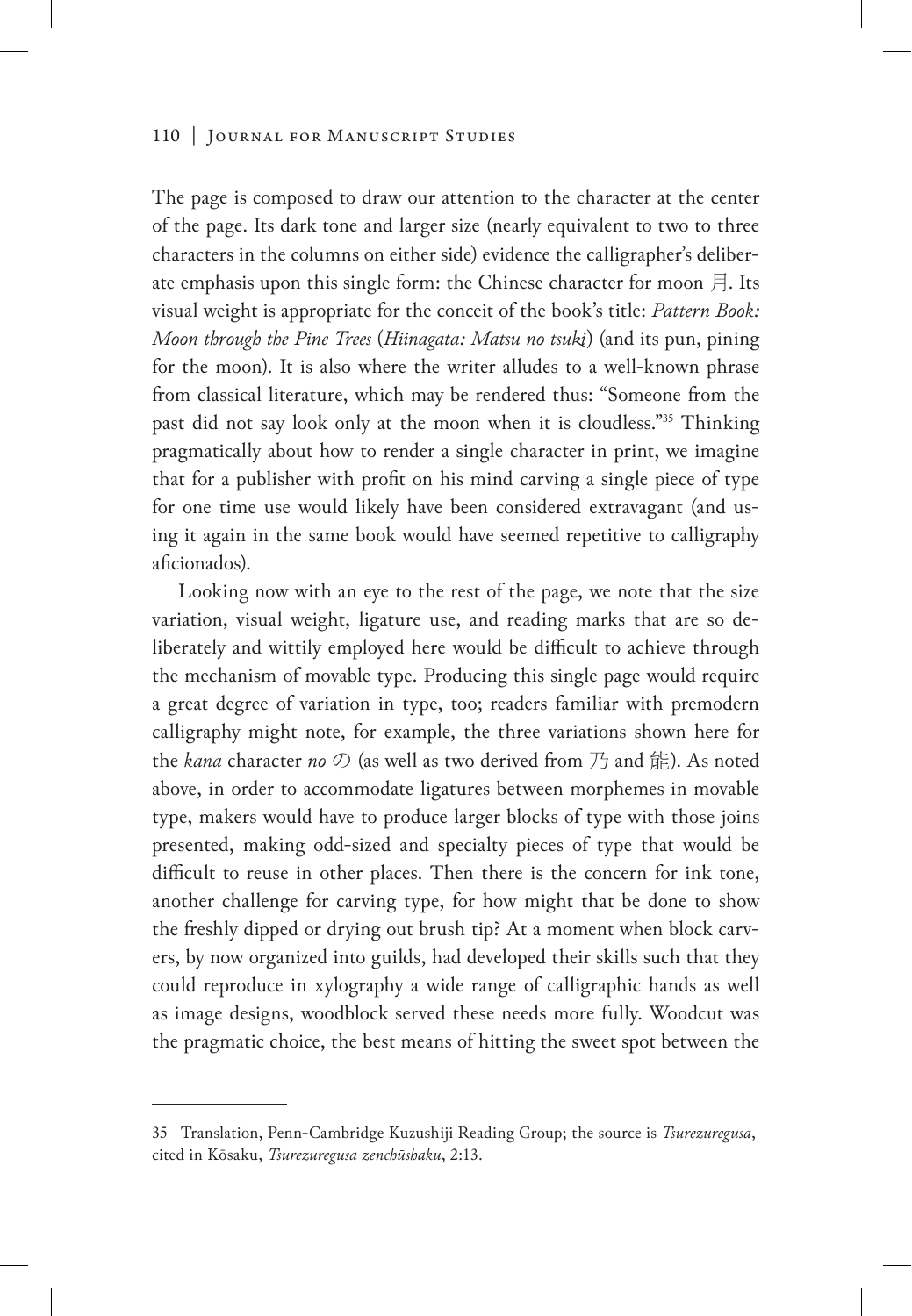aesthetic representation of text and the efficient use of resources to put the handwritten into print. And in this case, the high quality of the carving attests to the exquisite precision of the unnamed carver who rendered the calligraphy backwards in the surface of the woodblock.

In early modern Japan, xylography ofered other benefts for publisherbooksellers seeking to meet these cultural standards. Books and sheet prints were produced in set sizes, fom standard-sized blocks and paper; writers composed text and illustrators designed pictures to ft those pages, laying out those pages in their submitted drafts. (There is no need to cast off the text as might be the case for movable type.) Diacritics and glosses were integrated into the text and in the carved block, as may be seen in figure 1. Varying characters and joining with ligatures were accommodated by the carver, and replicated the choices made by the writer. Illustrators likewise sketched to match page formats and lengths, and when pictures illustrated texts, they were carved into the same block.<sup>36</sup> Updates were easily made through the insertion of a plug (rather than resetting the page).

Publisher-booksellers stored these blocks for later use. Books were produced in speculative edition sizes, as around the rest of the world, in numbers meant to recoup the initial investment as well as to bear proft. Blocks could be put back into print if demand was greater than initially estimated, or shaved down for reuse if the title was a failure. Books could be assembled in the shops, folded, bound, and sewn; some reports suggest that lessskilled labor, such as that of family members, might have been brought to these tasks.37 Blocks could also be sold to another publisher for reprinting. Owning the block was akin to owning the intellectual content.<sup>38</sup>

And yet, although the number of printed books increased dramatically over the early modern period, printing did not replace manuscript. Handwriting predictably was used for such materials as letters, inventories, and reports, along with literary and scholarly texts, among others, for these all

<sup>36</sup> Kornicki, *The Book in Japan*, 138

<sup>37</sup> Lawrence E. Marceau, "Behind the Scenes: Narrative and Self-Referentiality in Edo Illustrated Popular Fiction," *Japan Forum* 21 (2010): 403–23

<sup>38</sup> Julie Nelson Davis, *Partners in Print: Artistic Collaboration and the Ukyo-e Market*  (Honolulu: University of Hawai'i Press, 2015).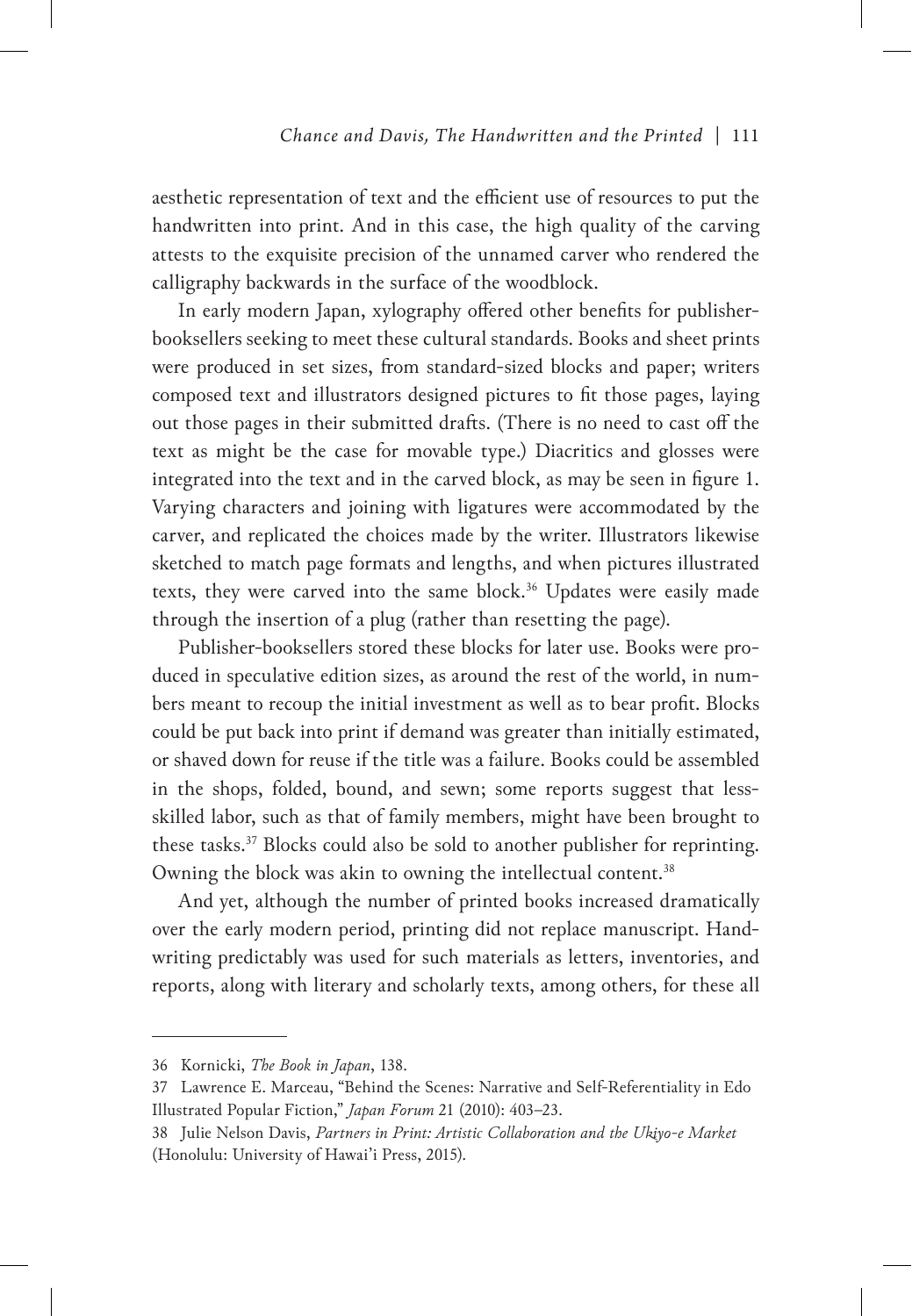served other needs (and did not need to be produced in multiple). Due to shogunal edicts prohibiting some topics fom print, manuscript served as a means of spreading information, too, often through the lending libraries.<sup>39</sup> Because the handwritten featured so much in print as well as in manuscript, calligraphy retained its stature as an art form. With calligraphy manuals ofering aspirants how-to courses, style books replicating famous hands, etiquette texts explaining letter writing, and others made available through xylography, it might be suggested that the appreciation of the handwritten as an artistic form was further enhanced by printing.

The impression one gains of early modern textual culture is that of astounding variety and form (on a scale where even the kinds of general observations we have made here seem to barely scratch the surface). But what remains throughout is the appreciation for the handwritten. This, we would suggest, means that in Japan manuscript as a conceptual feld of production did not decline in response to—nor was it separated fom—the category of the printed. Indeed, if we regard the early modern book in Japan as both handwritten and printed, we can state with conviction that manuscript as a form flourished thanks to the technology of printing.

Although book production changed in the modern era with the adoption of movable type, offset printing, and now the digital, the appreciation of the handwritten has remained. Throughout, woodblock printing continued to be deployed to represent manuscript in a wide range of uses. The legacy of the handwritten is present in the contemporary world, visible in materials like manga, children's books, product labels, signs, advertisements, and even instruction books on how to write and read the handwritten—the printed handwritten remains a part of everyday life (fg. 4).

### *Learning to Read Writing*

The preface with which we began this essay thus brings forward these issues of manuscript, and it asks us to take into account issues of orthography

<sup>39</sup> See Kornicki, "Manuscript, Not Print."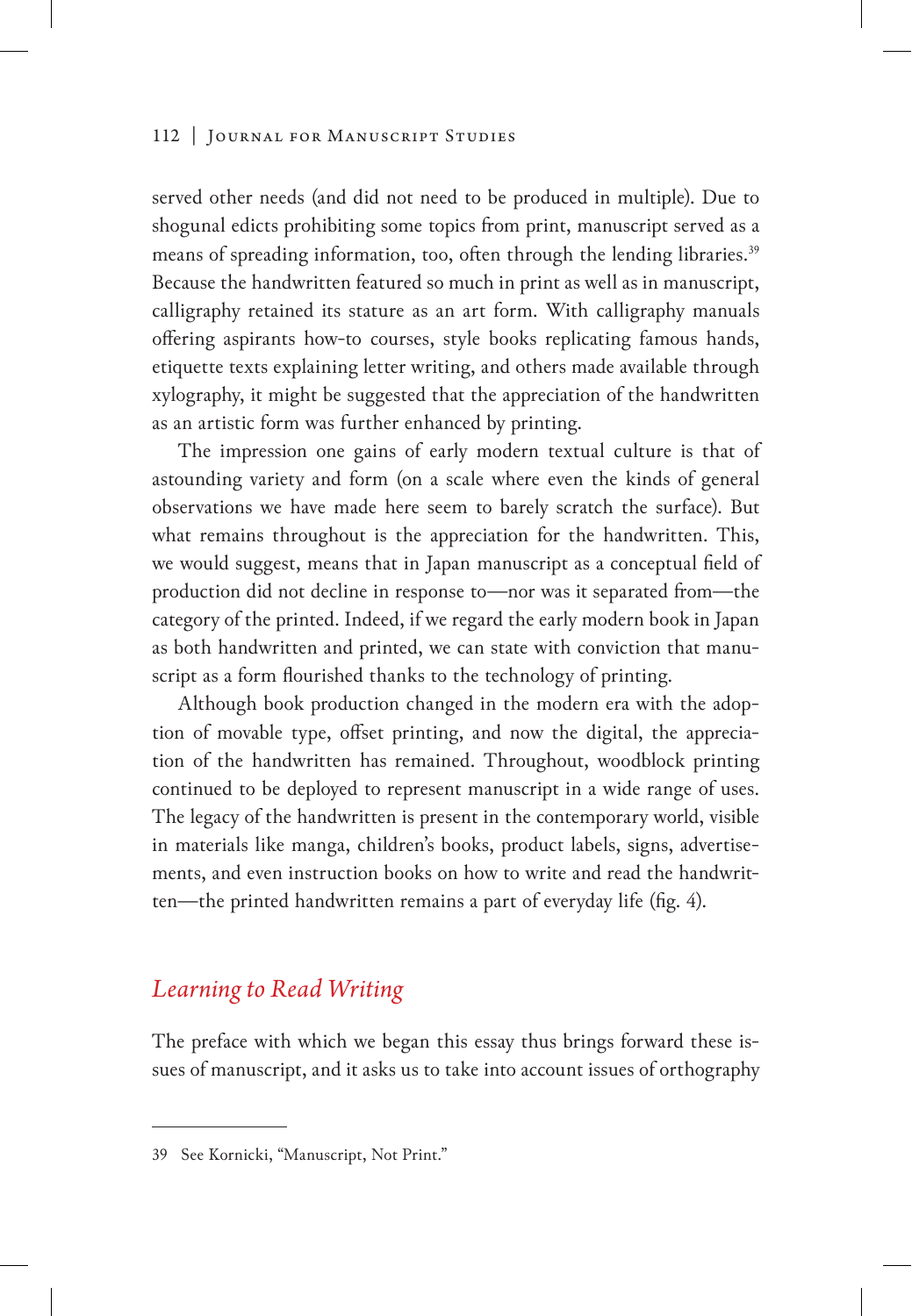

Figure 4. Chōkyūdō, a Kyoto maker of Japanese sweets founded in 1831, uses nonstandard *kana* and *kanji* in its brochures. Here a haiku reads: *toridori ni kokoro utsushite hana omote*  (Richly expressing the heart, elegant Noh masks). Collection of Linda H. Chance.

and materiality. It was through our mutual interest in the history of the material text in Japan that we began working together to master premodern orthography.40 Realizing our project was important to the larger community of scholars at Penn, we also brought together colleagues to form the Faculty Working Group on Reading Asian Manuscripts (RAMS). This group evolved out of a commitment to increasing the contributions of Asianists, and of Penn's Asian manuscript collections, to the study of material texts, one of Penn's great strengths.

In our part of that research group, the Japan-RAMS division, the main

<sup>40</sup> For more on these projects, see Jacquie Posey, "Japan-RAMS Scholars at Penn 'Cracking Code' of Early Modern Japanese Manuscripts," Penn News, 13 September 2013, http://www.upenn.edu/pennnews/news/japan-rams-scholars-penn-cracking-codeearly-modern-japanese-manuscripts, accessed 8 June 2014.